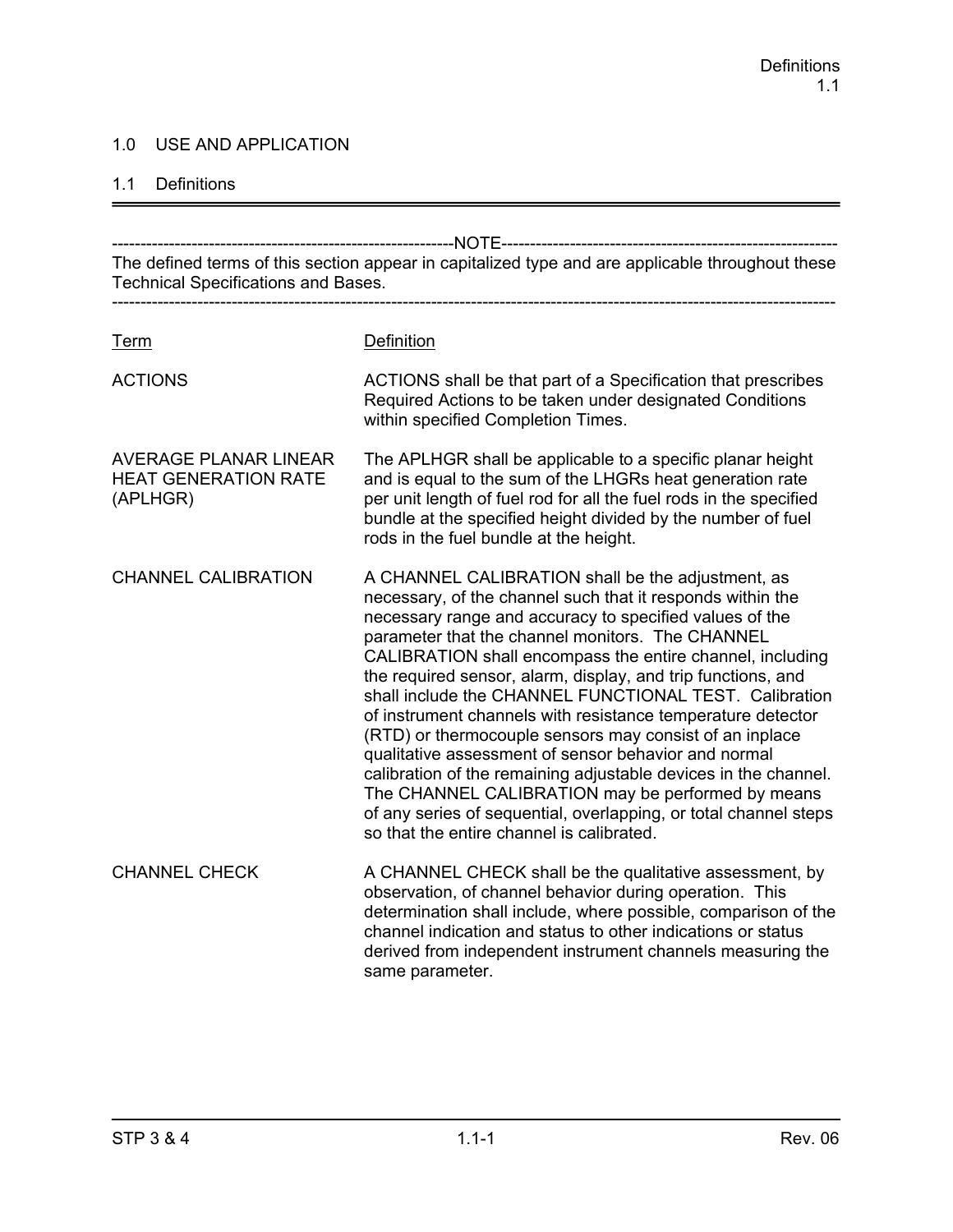| <b>CHANNEL FUNCTIONAL</b><br><b>TEST</b>       | A CHANNEL FUNCTIONAL TEST shall be the injection of a<br>simulated or actual signal into the channel as close to the<br>sensor as practicable to verify OPERABILITY, including<br>required alarm, interlock, display, and trip functions, and<br>channel failure trips. The CHANNEL FUNCTIONAL TEST for<br>those instruments controlled by TS 5.5.2.11, Setpoint Control<br>Program, shall include adjustments, as necessary, such that<br>the setpoints are within the necessary range and accuracy.<br>The CHANNEL FUNCTIONAL TEST may be performed by<br>means of any series of sequential, overlapping, or total<br>channel steps so that the entire channel is tested.                                                  |
|------------------------------------------------|------------------------------------------------------------------------------------------------------------------------------------------------------------------------------------------------------------------------------------------------------------------------------------------------------------------------------------------------------------------------------------------------------------------------------------------------------------------------------------------------------------------------------------------------------------------------------------------------------------------------------------------------------------------------------------------------------------------------------|
| <b>COMPREHENSIVE</b><br><b>FUNCTIONAL TEST</b> | A COMPREHENSIVE FUNCTIONAL TEST (CoFT) is a set of<br>tests that exercises each RPS, ESF, and MSIV closure<br>Function by simulating accident events that exercise the inputs<br>and outputs of the SSLC, NMS, PRRM, RPS/MSIV actuation<br>logic and ESF actuation logic. A CoFT also simulates power<br>failures, measures CPU and network performance, runs<br>microprocessor-specific and application-specific diagnostics.<br>Test inputs include out-of-range conditions to verify<br>OPERABILITY of the SSLC electronics, alarms and displays.                                                                                                                                                                         |
| <b>CORE ALTERATION</b>                         | CORE ALTERATION shall be the movement of any fuel,<br>sources, or other reactivity control components within the<br>reactor vessel with the vessel head removed and fuel in the<br>vessel. Movement of startup range neutron monitors, local<br>power range monitors, traversing incore probes, or special<br>movable detectors (including undervessel replacement) is not<br>considered a CORE ALTERATION. In addition, control rod<br>movement with other than the normal control rod drive is not<br>considered a CORE ALTERATION provided there are no fuel<br>assemblies in the associated core cell. Suspension of CORE<br>ALTERATIONS shall not preclude completion of movement of<br>a component to a safe position. |
| <b>CORE OPERATING LIMITS</b><br>REPORT (COLR)  | The COLR is the unit specific document that provides cycle<br>specific parameter limits for the current reload cycle. These<br>cycle specific limits shall be determined for each reload cycle<br>in accordance with Specification 5.7.1.5 Plant operation within<br>these limits is addressed in individual Specifications.                                                                                                                                                                                                                                                                                                                                                                                                 |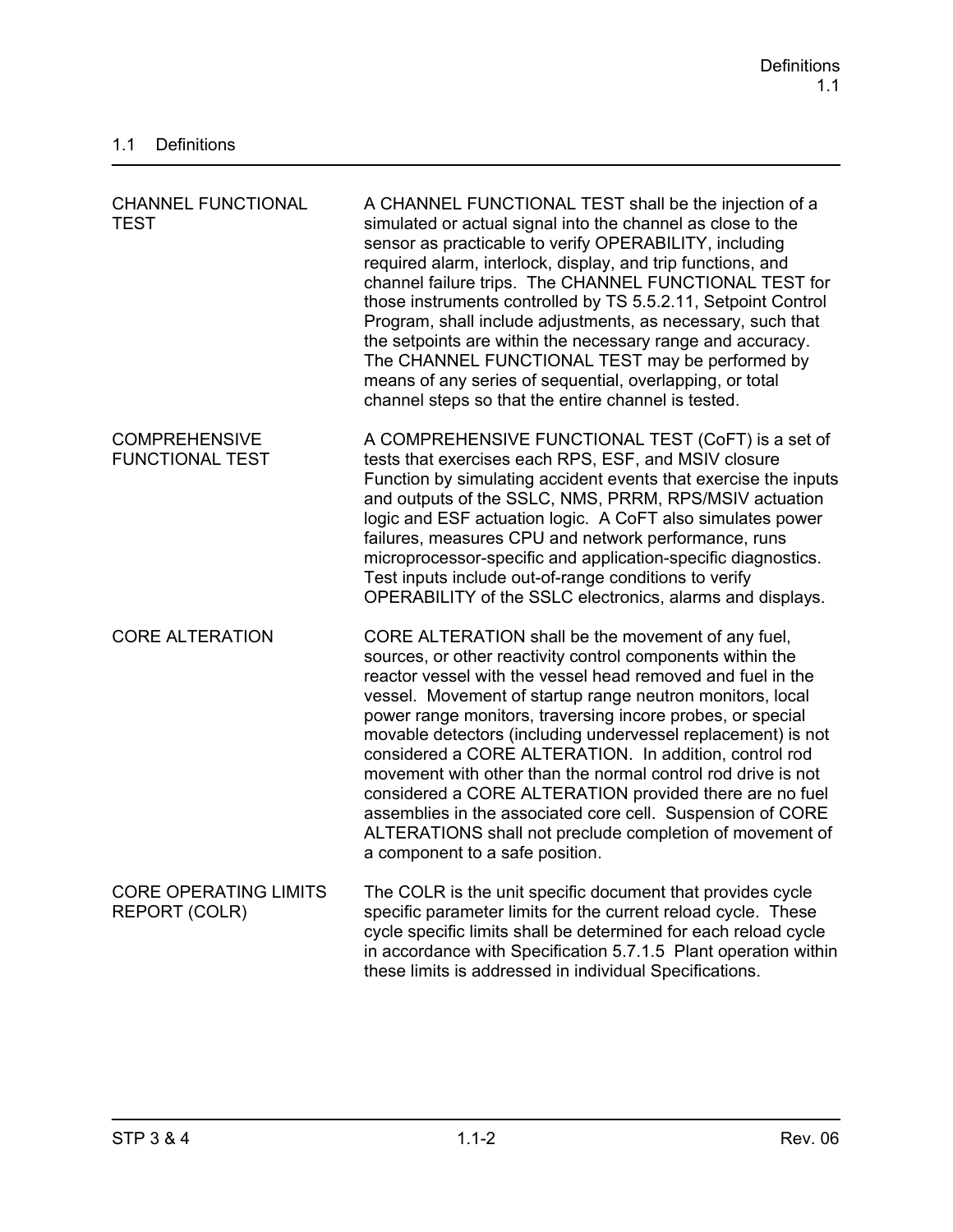| <b>DIVISION FUNCTIONAL TEST</b>                                               | The injection of simulated or actual signals into a division as<br>close to the sensors as practicable to verify OPERABILITY of<br>SENSOR CHANNELS and LOGIC CHANNELS in that<br>division. The DIVISION FUNCTIONAL TEST for those<br>instruments controlled by TS 5.5.2.11, Setpoint Control<br>Program, shall include adjustments, as necessary, such that<br>the setpoints are within the necessary range and accuracy.<br>The DIVISION FUNCTIONAL TEST may be performed by<br>means of a series of sequential or overlapping steps. The test<br>shall comprise all the equipment from the DTF inputs to<br>LOGIC CHANNEL outputs. This test shall also verify that the<br>inputs to the DTFs are the same as the information presented<br>at the control room indicators. |
|-------------------------------------------------------------------------------|------------------------------------------------------------------------------------------------------------------------------------------------------------------------------------------------------------------------------------------------------------------------------------------------------------------------------------------------------------------------------------------------------------------------------------------------------------------------------------------------------------------------------------------------------------------------------------------------------------------------------------------------------------------------------------------------------------------------------------------------------------------------------|
| <b>DOSE EQUIVALENT I-131</b>                                                  | DOSE EQUIVALENT I-131 shall be that concentration of I-131<br>(microcuries/gram) that alone would produce the same thyroid<br>dose as the quantity and isotopic mixture of I-131, I-132, I-133,<br>I-134, and I-135 actually present. The thyroid dose conversion<br>factors used for this calculation shall be those listed in Table III<br>of TID-14844, AEC, 1962, "Calculation of Distance Factors for<br>Power and Test Reactor Sites" or those listed in Table E-7 of<br>Regulatory Guide 1.109, Rev. 1, NRC, 1977 or ICRP 30,<br>Supplement to Part 1, pages 192-212, Table titled "Committed"<br>Dose Equivalent in Target Organs or Tissues per Intake of<br>Unit Activity."                                                                                        |
| <b>E-AVERAGE</b><br><b>DISINTEGRATION ENERGY</b>                              | E shall be the average (weighted in proportion to the<br>concentration of each radionuclide in the reactor coolant at the<br>time of sampling) of the sum of the average beta and gamma<br>energies per disintegration (in MeV) for isotopes, other than<br>iodines, with half lives > 15 minutes, making up at least 95% of<br>the total noniodine activity in the coolant.                                                                                                                                                                                                                                                                                                                                                                                                 |
| <b>EMERGENCY CORE</b><br><b>COOLING SYSTEM (ECCS)</b><br><b>RESPONSE TIME</b> | The ECCS RESPONSE TIME shall be that time interval from<br>when the monitored parameter exceeds its ECCS initiation<br>setpoint at the channel sensor until the ECCS equipment is<br>capable of performing its safety function (i.e., the valves travel<br>to their required positions, pump discharge pressures reach<br>their required values, etc.). Times shall include diesel<br>generator starting and sequence loading delays, where<br>applicable. The response time may be measured by means of<br>any series of sequential, overlapping, or total steps so that the<br>entire response time is measured.                                                                                                                                                           |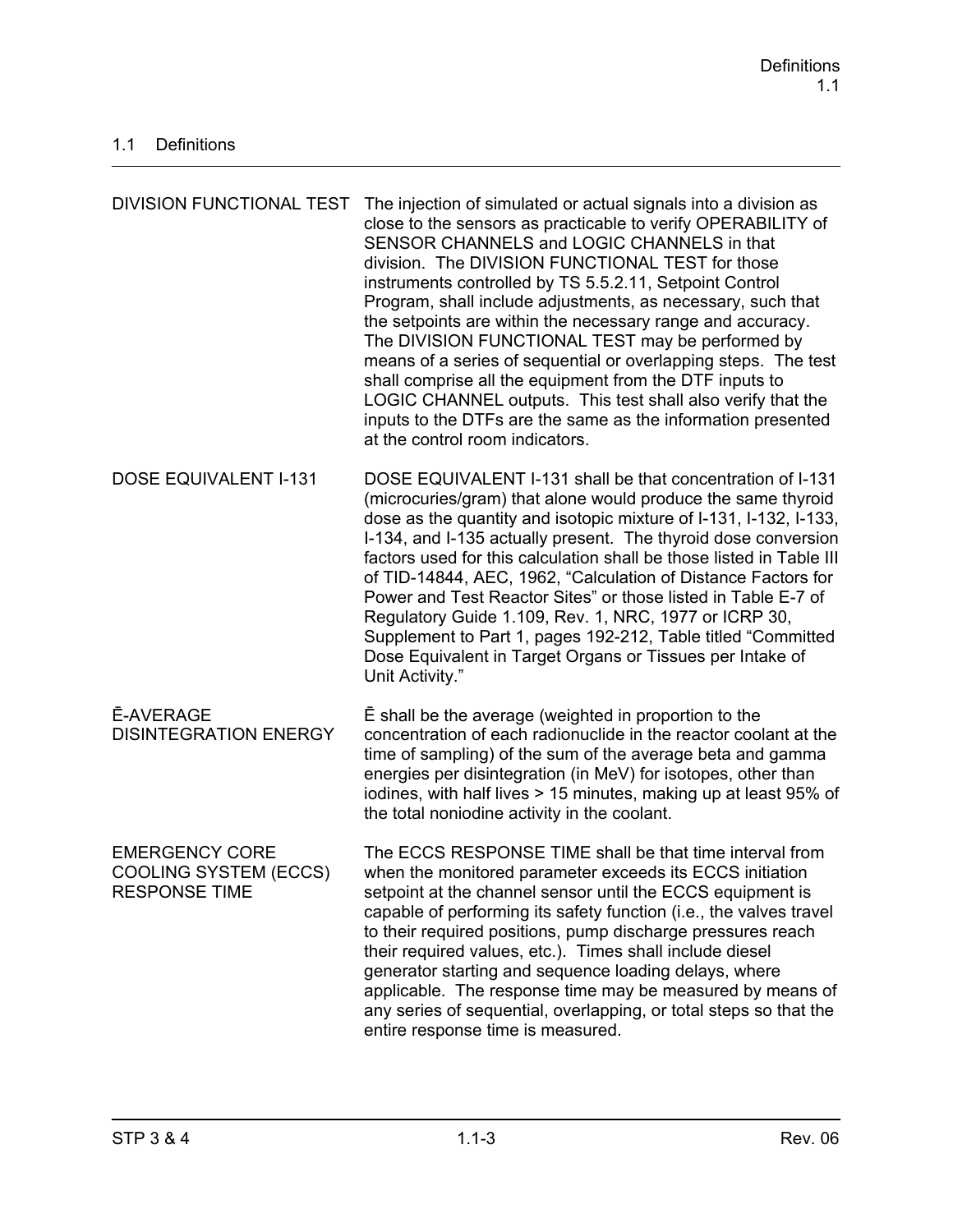| <b>ISOLATION SYSTEM</b><br><b>RESPONSE TIME</b> | The ISOLATION SYSTEM RESPONSE TIME shall be that<br>time interval from when the monitored parameter exceeds its<br>isolation initiation setpoint at the channel sensor until the<br>isolation valves travel to their required positions. Times shall<br>include diesel generator starting and sequence loading delays,<br>where applicable. The response time may be measured by<br>means of any series of sequential, overlapping, or total steps<br>so that the entire response time is measured. |                |                                                                                                                                                                                                                           |
|-------------------------------------------------|-----------------------------------------------------------------------------------------------------------------------------------------------------------------------------------------------------------------------------------------------------------------------------------------------------------------------------------------------------------------------------------------------------------------------------------------------------------------------------------------------------|----------------|---------------------------------------------------------------------------------------------------------------------------------------------------------------------------------------------------------------------------|
| <b>LEAKAGE</b>                                  |                                                                                                                                                                                                                                                                                                                                                                                                                                                                                                     |                | <b>LEAKAGE</b> shall be:                                                                                                                                                                                                  |
|                                                 | a.                                                                                                                                                                                                                                                                                                                                                                                                                                                                                                  |                | <b>Identified LEAKAGE</b>                                                                                                                                                                                                 |
|                                                 |                                                                                                                                                                                                                                                                                                                                                                                                                                                                                                     | 1 <sub>1</sub> | LEAKAGE into the drywell such as that from pump<br>seals or valve packing, that is captured and<br>conducted to a sump or collecting tank; or                                                                             |
|                                                 |                                                                                                                                                                                                                                                                                                                                                                                                                                                                                                     | 2.             | LEAKAGE into the drywell atmosphere from<br>sources that are both specifically located and<br>known either not to interfere with the operation of<br>leakage detection systems or not to be pressure<br>boundary LEAKAGE; |
|                                                 | b.                                                                                                                                                                                                                                                                                                                                                                                                                                                                                                  |                | <b>Unidentified LEAKAGE</b>                                                                                                                                                                                               |
|                                                 |                                                                                                                                                                                                                                                                                                                                                                                                                                                                                                     |                | All LEAKAGE into the drywell that is not identified<br>LEAKAGE;                                                                                                                                                           |
|                                                 | C.                                                                                                                                                                                                                                                                                                                                                                                                                                                                                                  |                | <b>Total LEAKAGE</b>                                                                                                                                                                                                      |
|                                                 |                                                                                                                                                                                                                                                                                                                                                                                                                                                                                                     |                | Sum of the identified and unidentified LEAKAGE;                                                                                                                                                                           |
|                                                 | d.                                                                                                                                                                                                                                                                                                                                                                                                                                                                                                  |                | <b>Pressure Boundary LEAKAGE</b>                                                                                                                                                                                          |
|                                                 |                                                                                                                                                                                                                                                                                                                                                                                                                                                                                                     |                | LEAKAGE through a nonisolable fault in a Reactor<br>Coolant System (RCS) component body, pipe wall, or<br>vessel wall.                                                                                                    |
| <b>LINEAR HEAT GENERATION</b><br>RATE (LHGR)    |                                                                                                                                                                                                                                                                                                                                                                                                                                                                                                     |                | The LHGR shall be the heat generation rate per unit length of<br>fuel rod. It is the integral of the heat flux over the heat transfer<br>area associated with the unit length.                                            |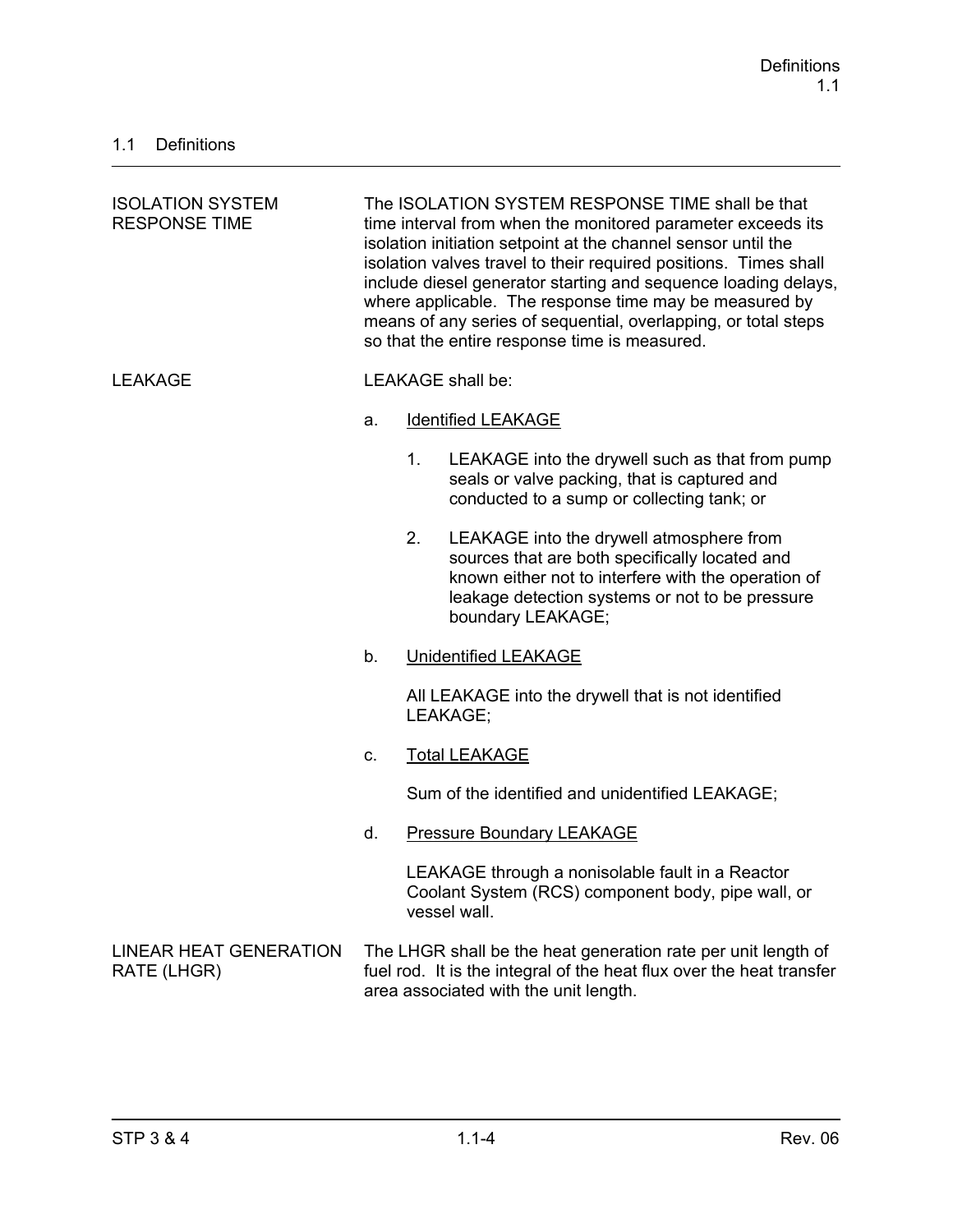| <b>LOGIC CHANNEL</b>                          | A LOGIC CHANNEL is defined as a set of interconnecting<br>hardware and software components that process the inputs to<br>produce an identifiable RPS trip signal or ESF actuation signal<br>within a division. For the RPS, this includes the trip signal's<br>associated TLF 2-out-of-4 voters, TLF bistable functions,<br>operator controls, interlocks, data transmission, alarms,<br>displays, division-of-sensors bypass, transmission lines out to<br>the OLU inputs. Each ESF function will include the ESF<br>actuation signal's associated DLC 2-out-of-4 voters, DLC<br>bistable functions, operator controls, interlocks, data<br>transmission, alarms, displays, division-of-sensors bypass,<br>DCF, and, as applicable, transmission lines out to the input of<br>the 2-out-of-2 voters. The ESF actuation signal includes the<br>system actuation signal and all its associated device actuation<br>signals generated in the DLC out to the 2-out-of-2 voter, if<br>present. |
|-----------------------------------------------|--------------------------------------------------------------------------------------------------------------------------------------------------------------------------------------------------------------------------------------------------------------------------------------------------------------------------------------------------------------------------------------------------------------------------------------------------------------------------------------------------------------------------------------------------------------------------------------------------------------------------------------------------------------------------------------------------------------------------------------------------------------------------------------------------------------------------------------------------------------------------------------------------------------------------------------------------------------------------------------------|
| <b>LOGIC SYSTEM</b><br><b>FUNCTIONAL TEST</b> | A LOGIC SYSTEM FUNCTIONAL TEST shall be a test of all<br>required logic components (i.e., all required relays and<br>contacts, trip functions, solid state logic elements, etc.) of a<br>logic path, from as close to the sensor as practicable up to, but<br>not including, the actuated device, to verify OPERABILITY.<br>The LOGIC SYSTEM FUNCTIONAL TEST may be performed<br>by means of any series of sequential, overlapping, or total<br>system steps so that the entire logic system is tested.                                                                                                                                                                                                                                                                                                                                                                                                                                                                                    |
| MINIMUM CRITICAL POWER<br>RATIO (MCPR)        | The MCPR shall be the smallest critical power ratio (CPR) that<br>exists in the core. The CPR is that power in the assembly that<br>is calculated by application of the appropriate correlation(s) to<br>cause some point in the assembly to experience boiling<br>transition, divided by the actual assembly operating power.                                                                                                                                                                                                                                                                                                                                                                                                                                                                                                                                                                                                                                                             |
| <b>MODE</b>                                   | A MODE shall correspond to any one inclusive combination of<br>mode switch position, average reactor coolant temperature,<br>and reactor vessel head closure bolt tensioning specified in<br>Table 1.1-1 with fuel in the reactor vessel.                                                                                                                                                                                                                                                                                                                                                                                                                                                                                                                                                                                                                                                                                                                                                  |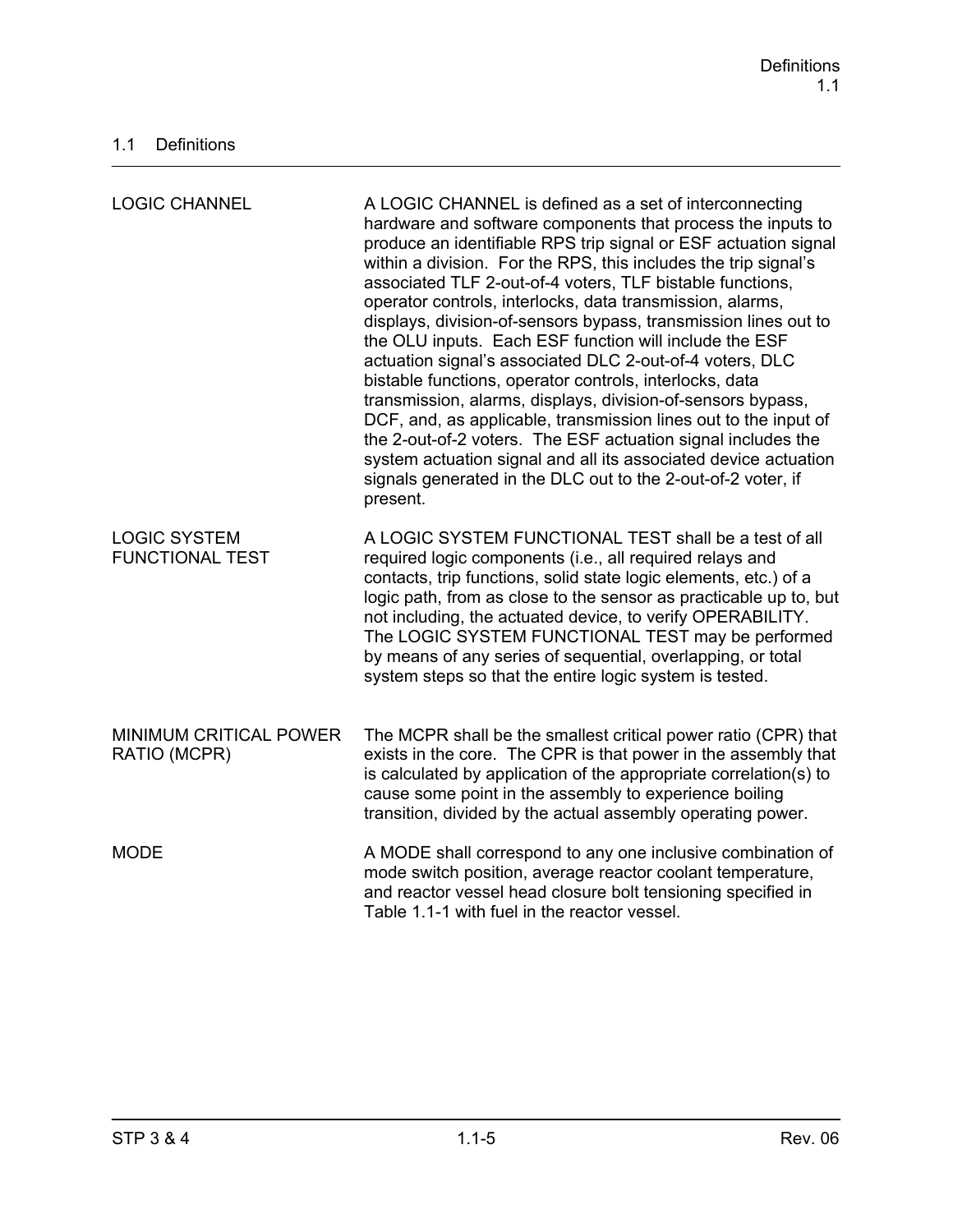| <b>OPERABLE - OPERABILITY</b>                   |                                                                                                                                                                                                                                                                                                                                                                                                                                                                                                                                                                                                                                                                                                                                                                                                                                                                                                                                                                               | A system, subsystem, division, component, or device shall be<br>OPERABLE or have OPERABILITY when it is capable of<br>performing its specified safety function(s) and when all<br>necessary attendant instrumentation, controls, displays,<br>normal or emergency electrical power, cooling and seal water,<br>lubrication, and other auxiliary equipment that are required for<br>the system, subsystem, division, component, or device to<br>perform its specified safety function(s) are also capable of<br>performing their related support function(s). |  |
|-------------------------------------------------|-------------------------------------------------------------------------------------------------------------------------------------------------------------------------------------------------------------------------------------------------------------------------------------------------------------------------------------------------------------------------------------------------------------------------------------------------------------------------------------------------------------------------------------------------------------------------------------------------------------------------------------------------------------------------------------------------------------------------------------------------------------------------------------------------------------------------------------------------------------------------------------------------------------------------------------------------------------------------------|--------------------------------------------------------------------------------------------------------------------------------------------------------------------------------------------------------------------------------------------------------------------------------------------------------------------------------------------------------------------------------------------------------------------------------------------------------------------------------------------------------------------------------------------------------------|--|
| <b>OUTPUT CHANNEL</b>                           | An OUTPUT CHANNEL is defined as a set of interconnected<br>components that process outputs from associated LOGIC<br>CHANNELS to produce an identifiable signal that deenergizes<br>scram solenoids, deenergizes MSIV Isolation solenoids, or<br>energizes ESF device actuators within a division. For the RPS,<br>this includes the signal's associated OLU, transmission lines,<br>manual divisional trip and reset switches, trip logic output<br>bypass switch, parallel load driver test switch, and scram pilot<br>valve solenoid load drivers. For the MSIVs, this includes the<br>signal's associated OLU, data transmission, manual divisional<br>isolation and reset switches, trip logic output bypass switch,<br>and MSIV isolation pilot valve solenoid load drivers. For the<br>ESF, this includes the signal's associated DLC or<br>2-out-of-2 voter, as applicable, ESF Output Channel Bypass<br>switch, and data transmission out to the ESF device actuator. |                                                                                                                                                                                                                                                                                                                                                                                                                                                                                                                                                              |  |
| <b>OUTPUT CHANNEL</b><br><b>FUNCTIONAL TEST</b> | An OUTPUT CHANNEL FUNCTIONAL TEST is the<br>injection of simulated or actual signals into the OUTPUT<br>CHANNEL to verify OPERABILITY.                                                                                                                                                                                                                                                                                                                                                                                                                                                                                                                                                                                                                                                                                                                                                                                                                                        |                                                                                                                                                                                                                                                                                                                                                                                                                                                                                                                                                              |  |
| <b>PHYSICS TESTS</b>                            | PHYSICS TESTS shall be those tests performed to measure<br>the fundamental nuclear characteristics of the reactor core and<br>related instrumentation.<br>These tests are:                                                                                                                                                                                                                                                                                                                                                                                                                                                                                                                                                                                                                                                                                                                                                                                                    |                                                                                                                                                                                                                                                                                                                                                                                                                                                                                                                                                              |  |
|                                                 | a.                                                                                                                                                                                                                                                                                                                                                                                                                                                                                                                                                                                                                                                                                                                                                                                                                                                                                                                                                                            | Described in Chapter 14, Initial Test Program of the<br>FSAR;                                                                                                                                                                                                                                                                                                                                                                                                                                                                                                |  |
|                                                 | b.                                                                                                                                                                                                                                                                                                                                                                                                                                                                                                                                                                                                                                                                                                                                                                                                                                                                                                                                                                            | Authorized under the provisions of 10 CFR 50.59; or                                                                                                                                                                                                                                                                                                                                                                                                                                                                                                          |  |
|                                                 | C.                                                                                                                                                                                                                                                                                                                                                                                                                                                                                                                                                                                                                                                                                                                                                                                                                                                                                                                                                                            | Otherwise approved by the Nuclear Regulatory<br>Commission.                                                                                                                                                                                                                                                                                                                                                                                                                                                                                                  |  |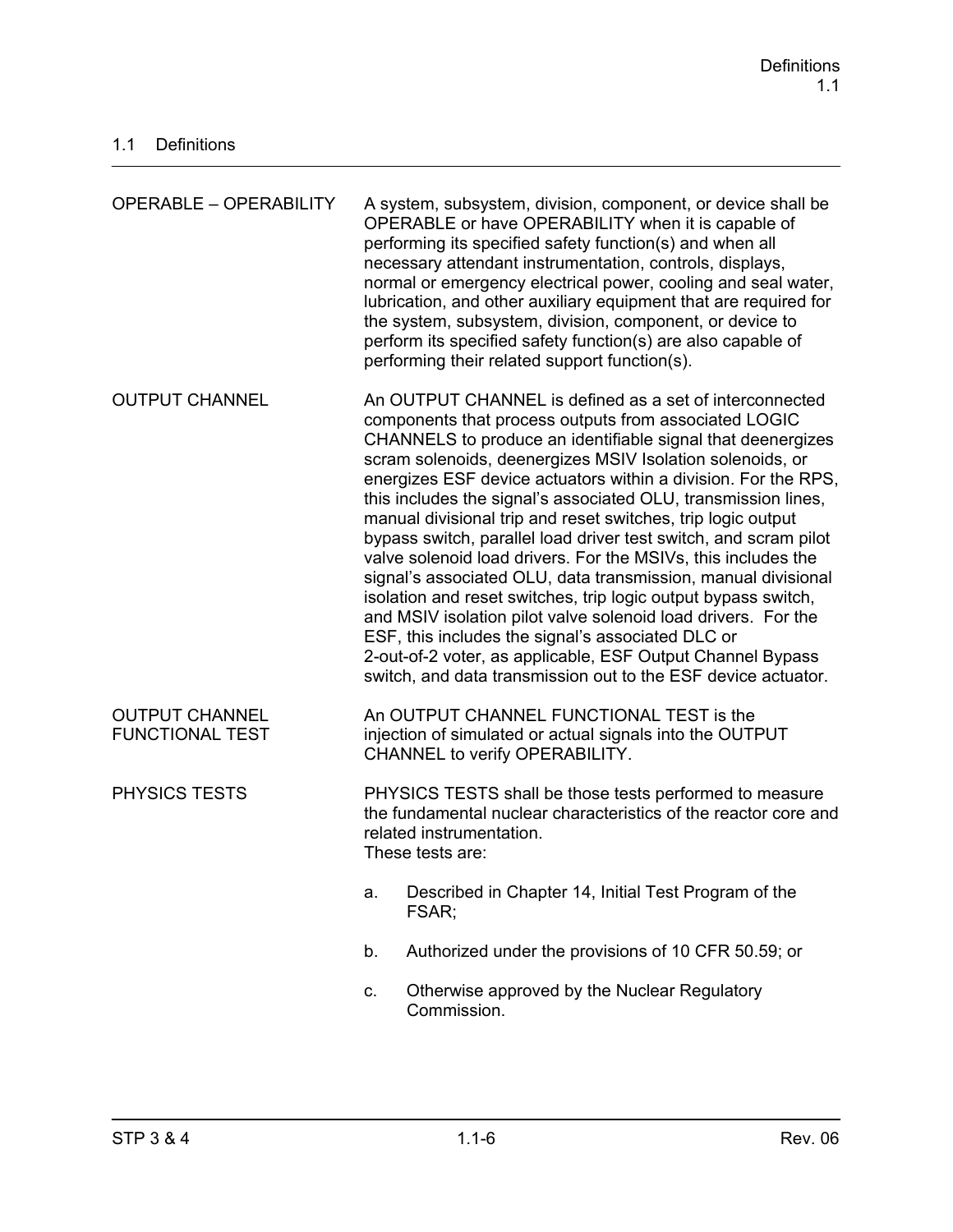| <b>PRESSURE AND</b><br><b>TEMPERATURE LIMITS</b><br><b>REPORT (PTLR)</b> | The PTLR is the unit specific document that provides the<br>reactor vessel pressure and temperature limits, including<br>heatup and cooldown rates, for the current reactor vessel<br>fluence period. These pressure and temperature limits shall<br>be determined for each fluence period in accordance with<br>Specification 5.7.1.6 Plant operation within these operating<br>limits is addressed in LCO 3.4.9, "RCS Pressure and<br>Temperature (P/T) Limits."                 |
|--------------------------------------------------------------------------|------------------------------------------------------------------------------------------------------------------------------------------------------------------------------------------------------------------------------------------------------------------------------------------------------------------------------------------------------------------------------------------------------------------------------------------------------------------------------------|
| <b>RATED THERMAL POWER</b><br>(RTP)                                      | RTP shall be a total reactor core heat transfer rate to the<br>reactor coolant of 3926 MWt.                                                                                                                                                                                                                                                                                                                                                                                        |
| <b>REACTOR PUMP TRIP</b><br>(RPT) SYSTEM<br><b>RESPONSE TIME</b>         | The RPT SYSTEM RESPONSE TIME shall be that time<br>interval from initial signal generation (by the associated<br>turbine stop valve limit switch or the turbine control valve<br>hydraulic oil pressure switch) to the trip of the inverters<br>associated with the reactor internal pumps adjustable speed<br>drives. The response time may be measured by means of any<br>series of sequential, overlapping, or total steps so that the<br>entire response time is measured.     |
| <b>REACTOR PROTECTION</b><br><b>SYSTEM (RPS) RESPONSE</b><br><b>TIME</b> | The RPS RESPONSE TIME shall be that time interval from<br>when the monitored parameter exceeds its RPS trip setpoint at<br>the channel sensor until de-energization of the scram pilot<br>valve solenoids. The response time may be measured by<br>means of any series of sequential, overlapping, or total steps<br>so that the entire response time is measured.                                                                                                                 |
| <b>SENSOR CHANNEL</b>                                                    | A SENSOR CHANNEL is defined as a set of interconnected<br>hardware and software components that process an<br>identifiable sensor signal within a division. This includes the<br>sensor, data acquisition, signal conditioning, data<br>transmission, alarms, displays, and all transmission lines in the<br>division and between divisions associated with the sensor<br>signal up to an input of a 2-out-of-4 voter or an input of a<br>bistable function within the TLF or DLC. |
| <b>SENSOR CHANNEL</b><br><b>CALIBRATION</b>                              | A SENSOR CHANNEL CALIBRATION is the adjustment, as<br>necessary, of the SENSOR CHANNEL such that it responds<br>within the specified range and accuracy to specified values of<br>the parameter that the SENSOR CHANNEL monitors. The<br>calibration may be performed by any series of sequential,                                                                                                                                                                                 |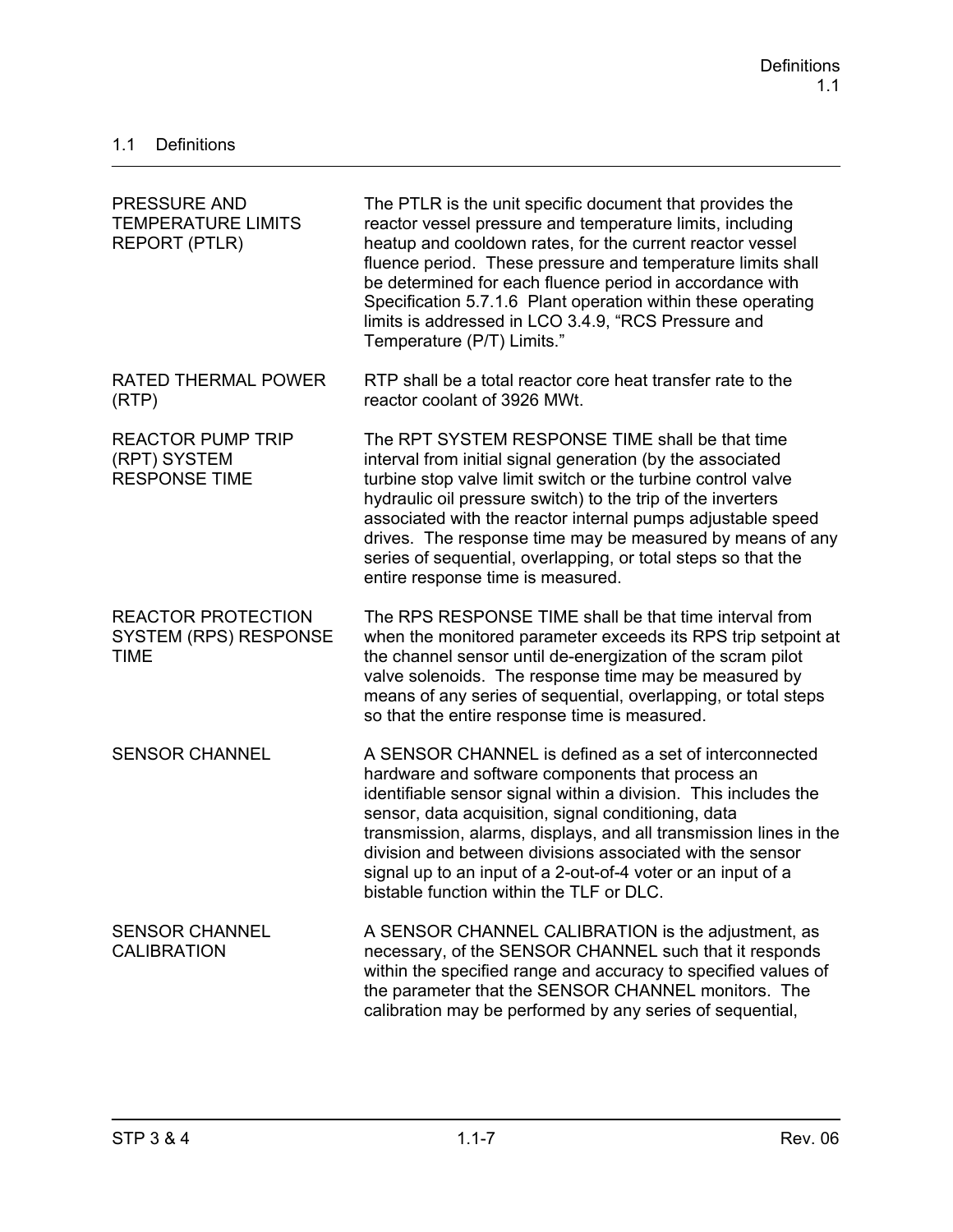| <b>SENSOR CHANNEL</b><br><b>CALIBRATION</b><br>(continued) | overlapping, or total SENSOR CHANNEL test steps so that<br>the entire SENSOR CHANNEL is calibrated. Calibration of<br>instrument channels with resistance temperature detector<br>(RTD) or thermocouple sensors shall consist of an inplace<br>cross calibration of the sensing elements and normal<br>calibration of the remaining adjustments in the channel.<br>Whenever a sensing element is replaced, the next required<br>inplace cross calibration consists of comparing the other<br>sensing elements with the recently installed sensing element. |  |
|------------------------------------------------------------|------------------------------------------------------------------------------------------------------------------------------------------------------------------------------------------------------------------------------------------------------------------------------------------------------------------------------------------------------------------------------------------------------------------------------------------------------------------------------------------------------------------------------------------------------------|--|
| <b>SENSOR CHANNEL CHECK</b>                                | A SENSOR CHANNEL CHECK is the qualitative assessment,<br>by observation, of a SENSOR CHANNEL's behavior during<br>operation. This observation shall include comparison of this<br>SENSOR CHANNEL's indication to other indications derived<br>from independent SENSOR CHANNELS. This check shall be<br>performed so as to examine as much of the SENSOR<br>CHANNEL as practicable.                                                                                                                                                                         |  |
| SHUTDOWN MARGIN (SDM)                                      | SDM shall be the amount of reactivity by which the reactor is<br>subcritical or would be subcritical assuming that:                                                                                                                                                                                                                                                                                                                                                                                                                                        |  |
|                                                            | The reactor is xenon free;<br>a.                                                                                                                                                                                                                                                                                                                                                                                                                                                                                                                           |  |
|                                                            | The moderator temperature is $20^{\circ}$ C; and<br>b.                                                                                                                                                                                                                                                                                                                                                                                                                                                                                                     |  |
|                                                            | All control rods are fully inserted except for the control<br>$\mathbf C$<br>rod pair of highest reactivity worth, which is assumed to<br>be fully withdrawn.                                                                                                                                                                                                                                                                                                                                                                                              |  |
|                                                            | With control rods not capable of being fully inserted, the<br>reactivity worth of these control rods must be accounted for in<br>the determination of SDM.                                                                                                                                                                                                                                                                                                                                                                                                 |  |
|                                                            | NOTE: A control rod pair consists of two control rods which<br>are connected to the same, shared scram accumulator. All<br>control rods share an accumulator except for the center control<br>rod which has its own accumulator.                                                                                                                                                                                                                                                                                                                           |  |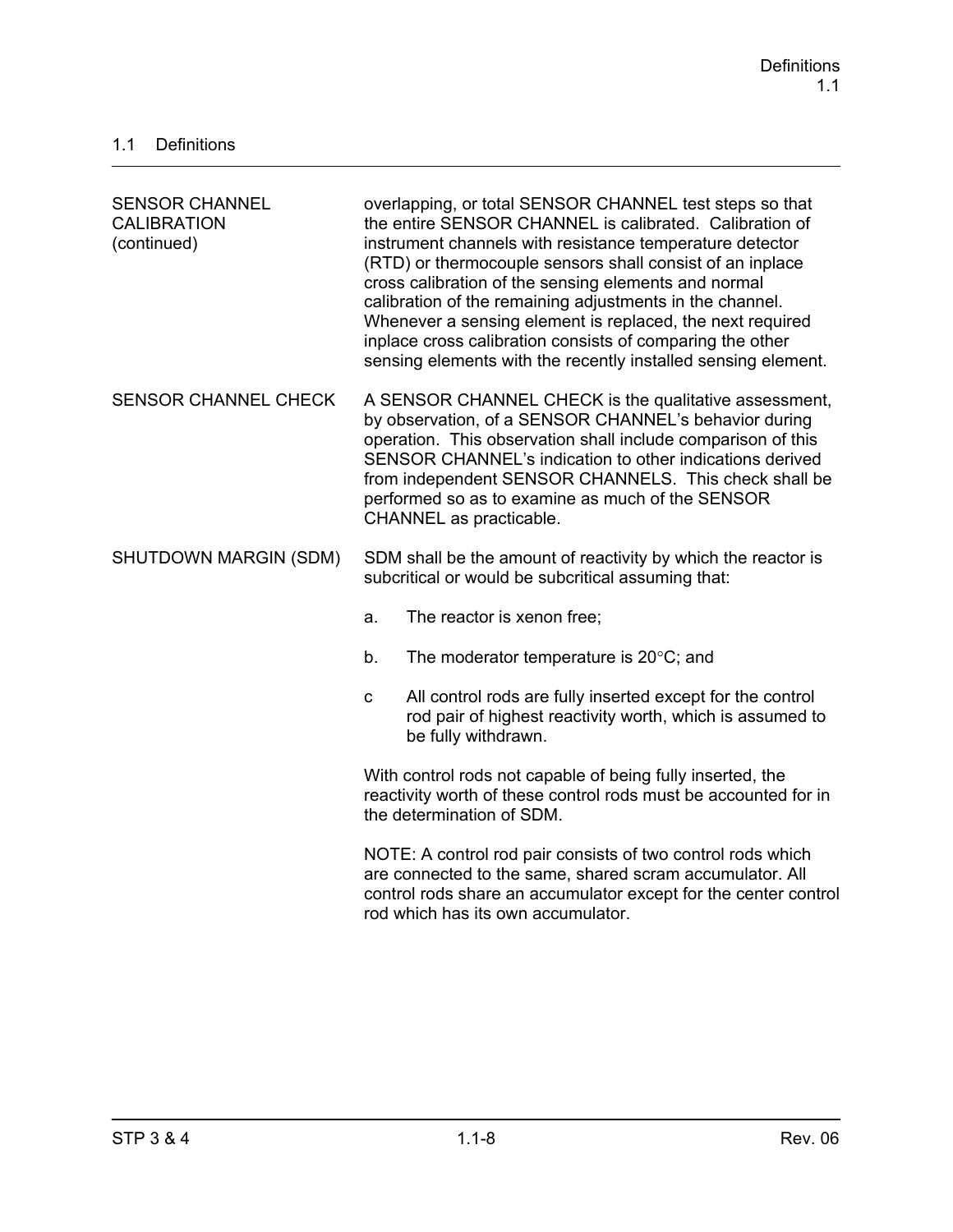| <b>STAGGERED TEST BASIS</b>                          | A STAGGERED TEST BASIS shall consist of the testing of<br>one of the systems, subsystems, channels, or other<br>designated components during the interval specified by the<br>Surveillance Frequency, so that all systems, subsystems,<br>channels, or other designated components are tested during n<br>Surveillance Frequency intervals, where n is the total number<br>of systems, subsystems, channels, or other designated<br>components in the associated function. |  |
|------------------------------------------------------|----------------------------------------------------------------------------------------------------------------------------------------------------------------------------------------------------------------------------------------------------------------------------------------------------------------------------------------------------------------------------------------------------------------------------------------------------------------------------|--|
| <b>THERMAL POWER</b>                                 | THERMAL POWER shall be the total reactor core heat<br>transfer rate to the reactor coolant.                                                                                                                                                                                                                                                                                                                                                                                |  |
| <b>TURBINE BYPASS SYSTEM</b><br><b>RESPONSE TIME</b> | The TURBINE BYPASS SYSTEM RESPONSE TIME consists<br>of two components:                                                                                                                                                                                                                                                                                                                                                                                                     |  |
|                                                      | The time from initial movement of the main turbine stop<br>a.<br>valve or control valve until 80% of the turbine bypass<br>capacity is established; and                                                                                                                                                                                                                                                                                                                    |  |
|                                                      | b.<br>The time from initial movement of the main turbine stop<br>valve or control valve until initial movement of the turbine<br>bypass valve.                                                                                                                                                                                                                                                                                                                             |  |
|                                                      | The response time may be measured by means of any series<br>of sequential, overlapping, or total steps so that the entire<br>response time is measured.                                                                                                                                                                                                                                                                                                                    |  |
|                                                      |                                                                                                                                                                                                                                                                                                                                                                                                                                                                            |  |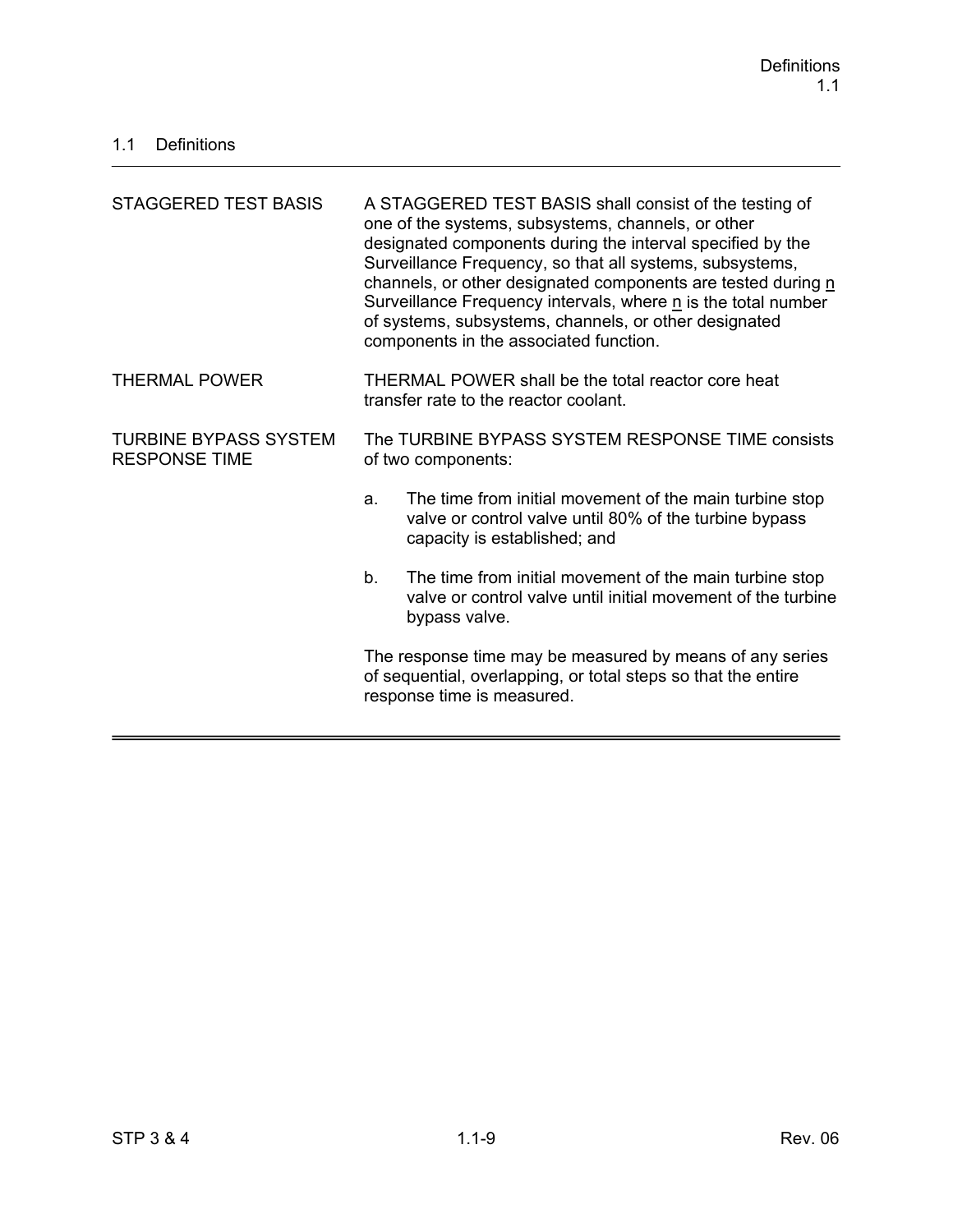#### Table 1.1-1 (page 1 of 1) MODES

| <b>MODE</b>    | TITLE                        | <b>REACTOR MODE</b><br><b>SWITCH POSITION</b> | <b>AVERAGE REACTOR</b><br><b>COOLANT</b><br><b>TEMPERATURE</b><br>°C |
|----------------|------------------------------|-----------------------------------------------|----------------------------------------------------------------------|
| 1              | <b>Power Operation</b>       | Run                                           | <b>NA</b>                                                            |
| 2              | Startup                      | Refuel <sup>(a)</sup> or Startup/Hot Standby  | <b>NA</b>                                                            |
| 3              | Hot Shutdown <sup>(a)</sup>  | Shutdown                                      | > 93                                                                 |
| $\overline{4}$ | Cold Shutdown <sup>(a)</sup> | Shutdown                                      | $\leq 93$                                                            |
| 5              | Refueling <sup>(b)</sup>     | Shutdown or Refuel                            | <b>NA</b>                                                            |

(a) All reactor vessel head closure bolts fully tensioned.

(b) One or more reactor vessel head closure bolts less than fully tensioned.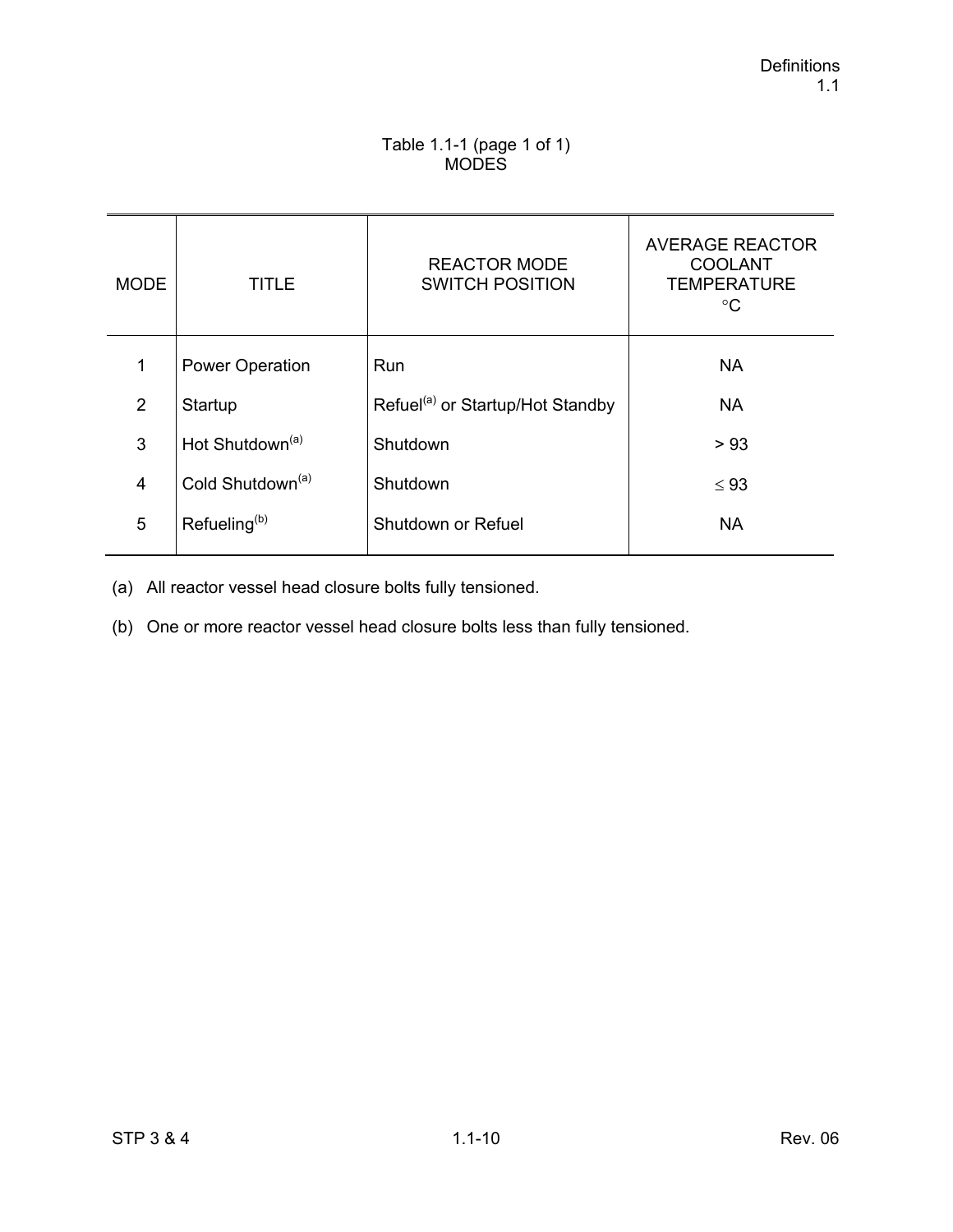### 1.0 USE AND APPLICATION

### 1.2 Logical Connectors

| <b>PURPOSE</b>    | The purpose of this section is to explain the meaning of logical<br>connectors.                                                                                                                                                                                                                                                                                                                                                                                                                                                                                                                                                       |
|-------------------|---------------------------------------------------------------------------------------------------------------------------------------------------------------------------------------------------------------------------------------------------------------------------------------------------------------------------------------------------------------------------------------------------------------------------------------------------------------------------------------------------------------------------------------------------------------------------------------------------------------------------------------|
|                   | Logical connectors are used in Technical Specifications (TS) to<br>discriminate between, and yet connect, discrete Conditions, Required<br>Actions, Completion Times, Surveillances, and Frequencies. The only<br>logical connectors that appear in TS are AND and OR. The physical<br>arrangement of these connectors constitutes logical conventions with<br>specific meanings.                                                                                                                                                                                                                                                     |
| <b>BACKGROUND</b> | Several levels of logic may be used to state Required Actions. These<br>levels are identified by the placement (or nesting) of the logical<br>connectors and by the number assigned to each Required Action. The<br>first level of logic is identified by the first digit of the number assigned to a<br>Required Action and the placement of the logical connector in the first<br>level of nesting (i.e., left justified with the number of the Required Action).<br>The successive levels of logic are identified by additional digits of the<br>Required Action number and by successive indentions of the logical<br>connectors. |
|                   | When logical connectors are used to state a Condition, Completion Time,<br>Surveillance, or Frequency, only the first level of logic is used, and the<br>logical connector is left justified with the statement of the Condition,<br>Completion Time, Surveillance, or Frequency.                                                                                                                                                                                                                                                                                                                                                     |
| <b>EXAMPLES</b>   | The following examples illustrate the use of logical connectors.                                                                                                                                                                                                                                                                                                                                                                                                                                                                                                                                                                      |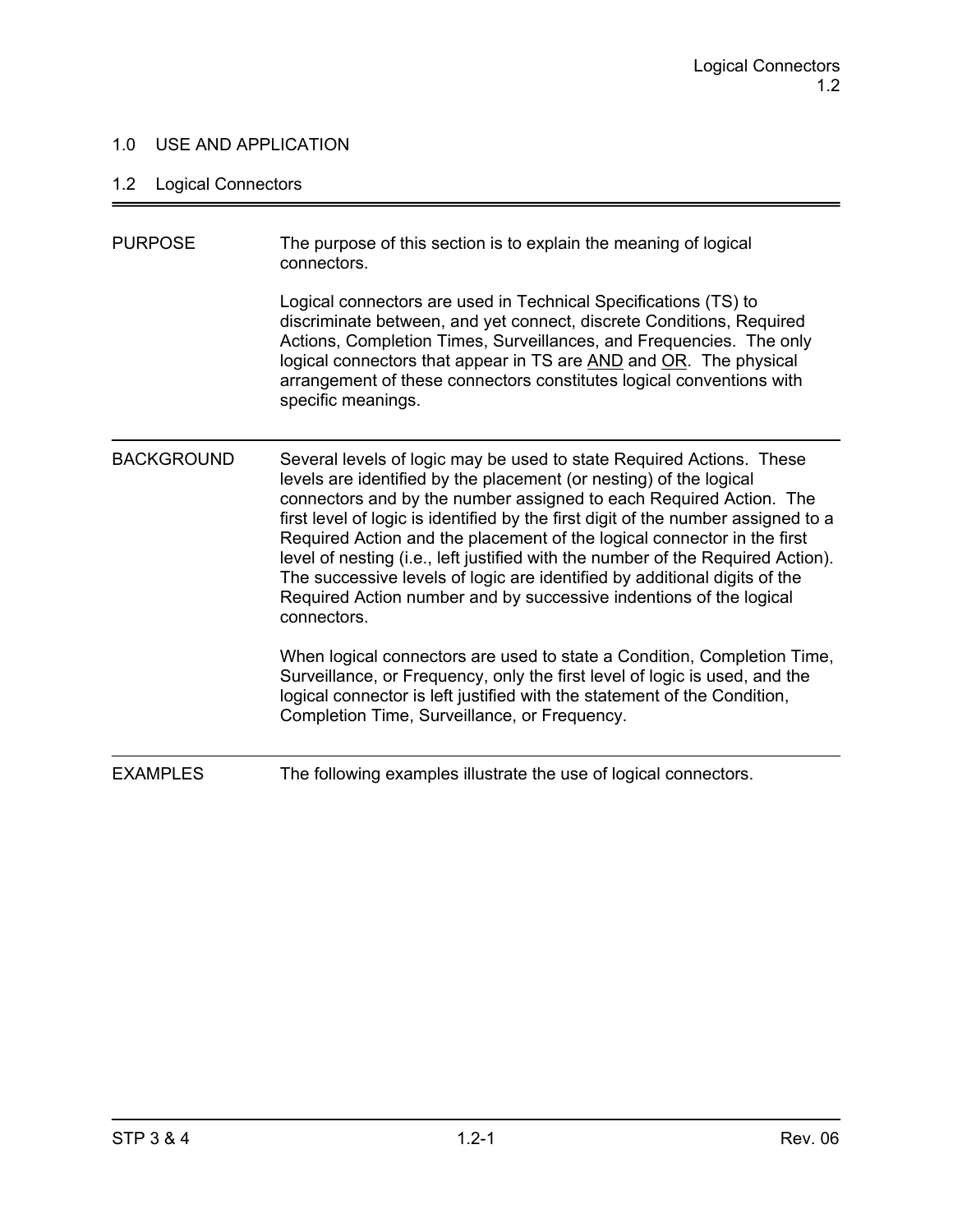#### 1.2 Logical Connectors

EXAMPLES EXAMPLE 1.2-1 (continued)

ACTIONS

| <b>CONDITION</b> | <b>REQUIRED ACTION</b>   | <b>COMPLETION TIME</b> |
|------------------|--------------------------|------------------------|
| A. LCO not met.  | A.1 Verify<br><b>AND</b> |                        |
|                  | A.2 Restore              |                        |

In this example, the logical connector **AND** is used to indicate that, when in Condition A, both Required Actions A.1 and A.2 must be completed.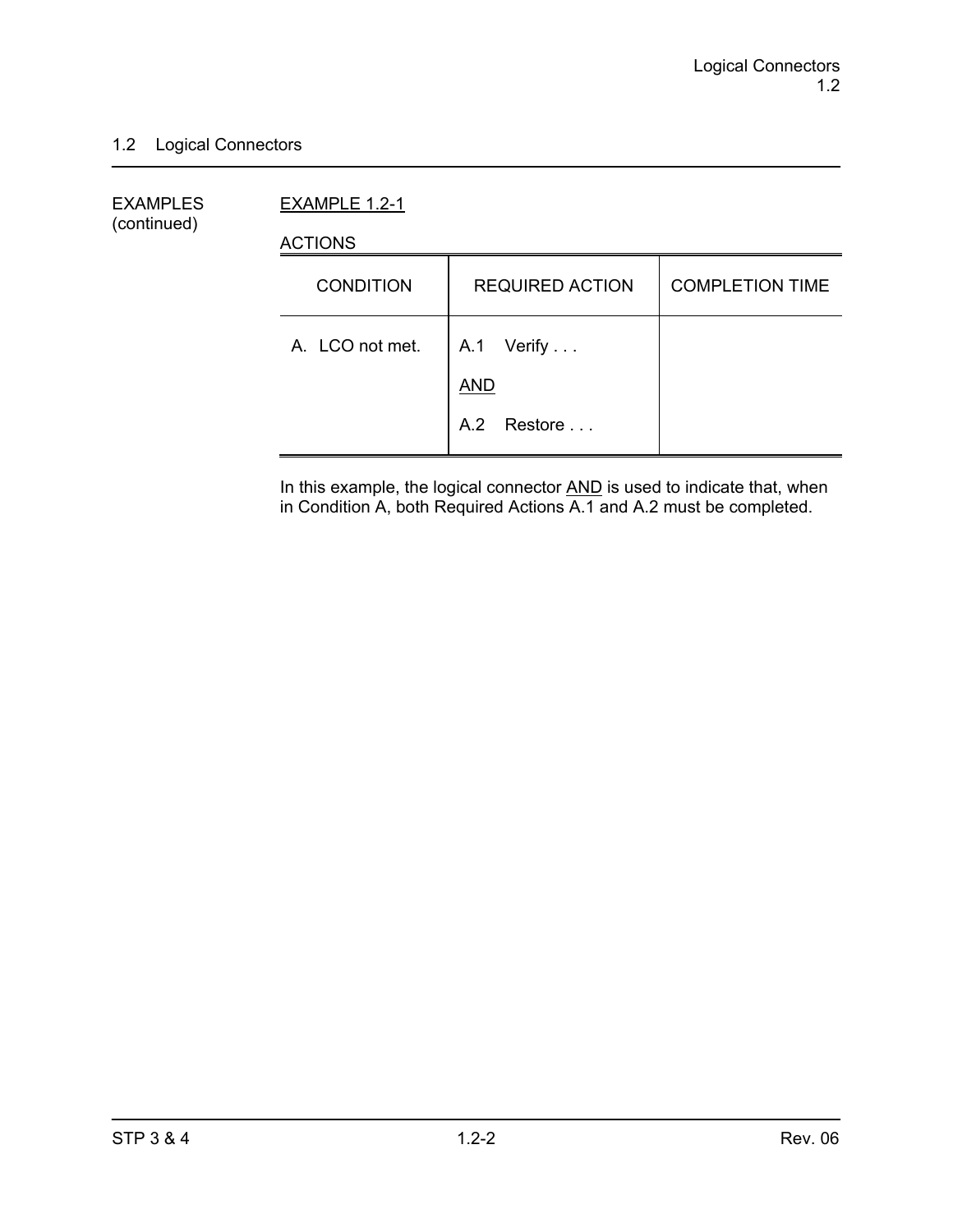#### 1.2 Logical Connectors

(continued)

EXAMPLES EXAMPLE 1.2-2

ACTIONS

| <b>CONDITION</b> | <b>REQUIRED ACTION</b> | <b>COMPLETION TIME</b> |
|------------------|------------------------|------------------------|
| A. LCO not met.  | $A.1$ Trip             |                        |
|                  | $OR$                   |                        |
|                  | A.2.1 Verify           |                        |
|                  | <b>AND</b>             |                        |
|                  | A.2.2.1 Reduce         |                        |
|                  | $OR$                   |                        |
|                  | A.2.2.2 Perform        |                        |
|                  | QR                     |                        |
|                  | A.3<br>Align           |                        |

This example represents a more complicated use of logical connectors. Required Actions A.1, A.2, and A.3 are alternative choices, only one of which must be performed as indicated by the use of the logical connector OR and the left justified placement. Any one of these three Actions may be chosen. If A.2 is chosen, then both A.2.1 and A.2.2 must be performed as indicated by the logical connector AND. Required Action A.2.2 is met by performing A.2.2.1 or A.2.2.2. The indented position of the logical connector OR indicates that A.2.2.1 and A.2.2.2 are alternative choices, only one of which must be performed.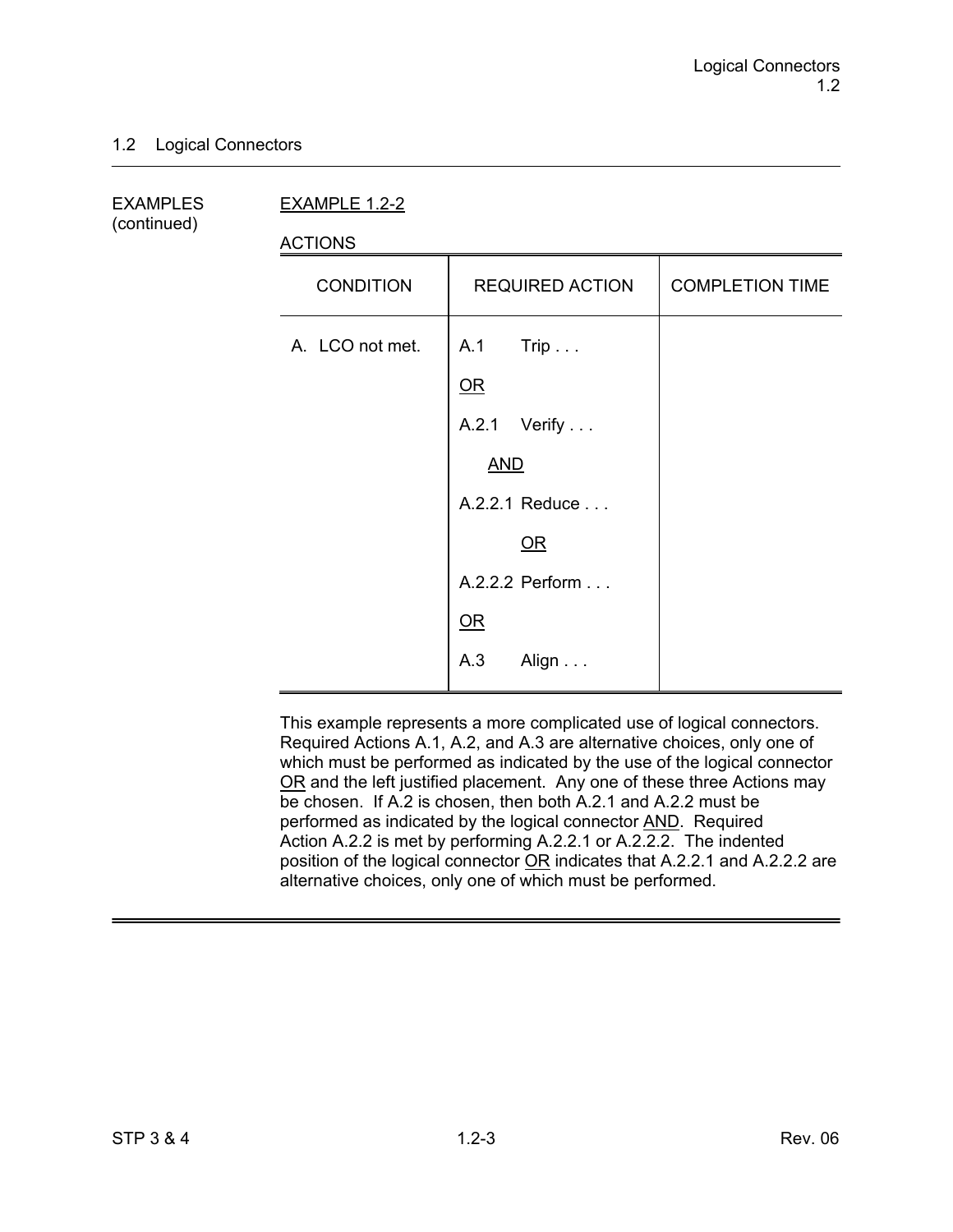### 1.0 USE AND APPLICATION

## 1.3 Completion Times

| <b>PURPOSE</b>     | The purpose of this section is to establish the Completion Time<br>convention and to provide guidance for its use.                                                                                                                                                                                                                                                                                                                                                                                                                                                                                                                                              |
|--------------------|-----------------------------------------------------------------------------------------------------------------------------------------------------------------------------------------------------------------------------------------------------------------------------------------------------------------------------------------------------------------------------------------------------------------------------------------------------------------------------------------------------------------------------------------------------------------------------------------------------------------------------------------------------------------|
| <b>BACKGROUND</b>  | Limiting Conditions for Operation (LCOs) specify minimum requirements<br>for ensuring safe operation of the unit. The ACTIONS associated with an<br>LCO state Conditions that typically describe the ways in which the<br>requirements of the LCO can fail to be met. Specified with each stated<br>Condition are Required Action(s) and Completion Time(s).                                                                                                                                                                                                                                                                                                    |
| <b>DESCRIPTION</b> | The Completion Time is the amount of time allowed for completing a<br>Required Action. It is referenced to the time of discovery of a situation<br>(e.g., inoperable equipment or variable not within limits) that requires<br>entering an ACTIONS Condition unless otherwise specified, providing the<br>unit is in a MODE or specified condition stated in the Applicability of the<br>LCO. Required Actions must be completed prior to the expiration of the<br>specified Completion Time. An ACTIONS Condition remains in effect and<br>the Required Actions apply until the Condition no longer exists or the unit<br>is not within the LCO Applicability. |
|                    | If situations are discovered that require entry into more than one<br>Condition at a time within a single LCO (multiple Conditions), the<br>Required Actions for each Condition must be performed within the<br>associated Completion Time. When in multiple Conditions, separate<br>Completion Times are tracked for each Condition starting from the time of<br>discovery of the situation that required entry into the Condition.                                                                                                                                                                                                                            |
|                    | Once a Condition has been entered, subsequent divisions, subsystems,<br>components, or variables expressed in the Condition, discovered to be<br>inoperable or not within limits, will not result in separate entry into the<br>Condition unless specifically stated. The Required Actions of the<br>Condition continue to apply to each additional failure, with Completion<br>Times based on initial entry into the Condition.                                                                                                                                                                                                                                |
|                    | However, when a subsequent division, subsystem, component, or<br>variable expressed in the Condition is discovered to be inoperable or not<br>within limits, the Completion Time(s) may be extended. To apply this<br>Completion Time extension, two criteria must first be met. The<br>subsequent inoperability:                                                                                                                                                                                                                                                                                                                                               |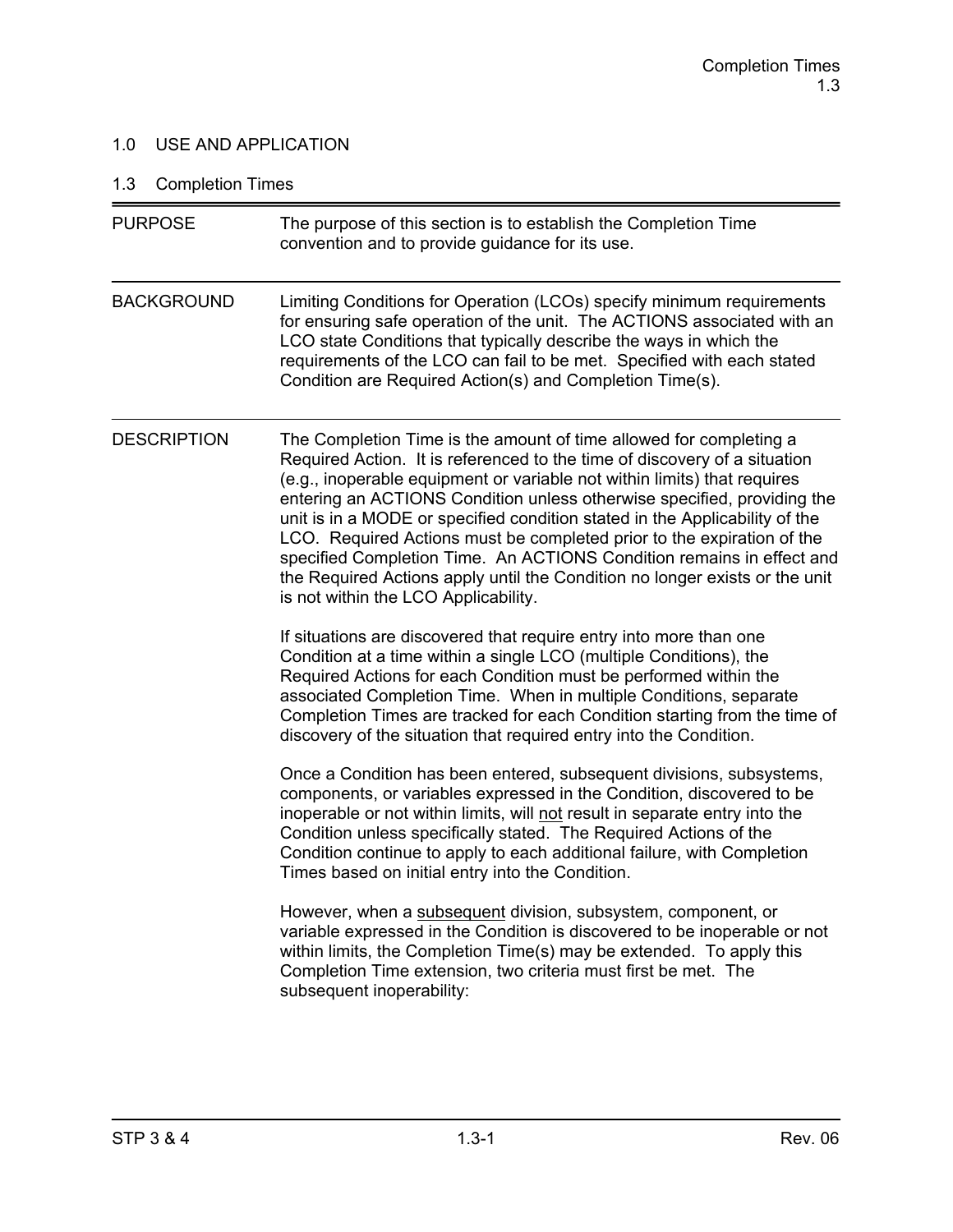| <b>DESCRIPTION</b><br>(continued) | a.<br>b. | Must exist concurrent with the first inoperability; and<br>Must remain inoperable or not within limits after the first inoperability<br>is resolved.                                                                                                                                                                                                                                                                                                                                                                                                                         |
|-----------------------------------|----------|------------------------------------------------------------------------------------------------------------------------------------------------------------------------------------------------------------------------------------------------------------------------------------------------------------------------------------------------------------------------------------------------------------------------------------------------------------------------------------------------------------------------------------------------------------------------------|
|                                   |          | The total Completion Time allowed for completing a Required Action to<br>address the subsequent inoperability shall be limited to the more<br>restrictive of either:                                                                                                                                                                                                                                                                                                                                                                                                         |
|                                   | a.       | The stated Completion Time, as measured from the initial entry into<br>the Condition, plus an additional 24 hours; or                                                                                                                                                                                                                                                                                                                                                                                                                                                        |
|                                   | b.       | The stated Completion Time as measured from discovery of the<br>subsequent inoperability.                                                                                                                                                                                                                                                                                                                                                                                                                                                                                    |
|                                   |          | The above Completion Time extensions do not apply to those<br>Specifications that have exceptions that allow completely separate re-<br>entry into the Condition (for each division, subsystem, component, or<br>variable expressed in the Condition) and separate tracking of Completion<br>Times based on this re-entry. These exceptions are stated in individual<br>Specifications.                                                                                                                                                                                      |
|                                   |          | The above Completion Time extension does not apply to a Completion<br>Time with a modified "time zero." This modified "time zero" may be<br>expressed as a repetitive time (i.e., "once per 8 hours," where the<br>Completion Time is referenced from a previous completion of the<br>Required Action versus the time of Condition entry) or as a time modified<br>by the phrase "from discovery" Example 1.3-3 illustrates one use of<br>this type of Completion Time. The 10 day Completion Time specified for<br>Conditions A and B in Example 1.3-3 may not be extended. |
| <b>EXAMPLES</b>                   |          | The following examples illustrate the use of Completion Times with<br>different types of Conditions and changing Conditions.                                                                                                                                                                                                                                                                                                                                                                                                                                                 |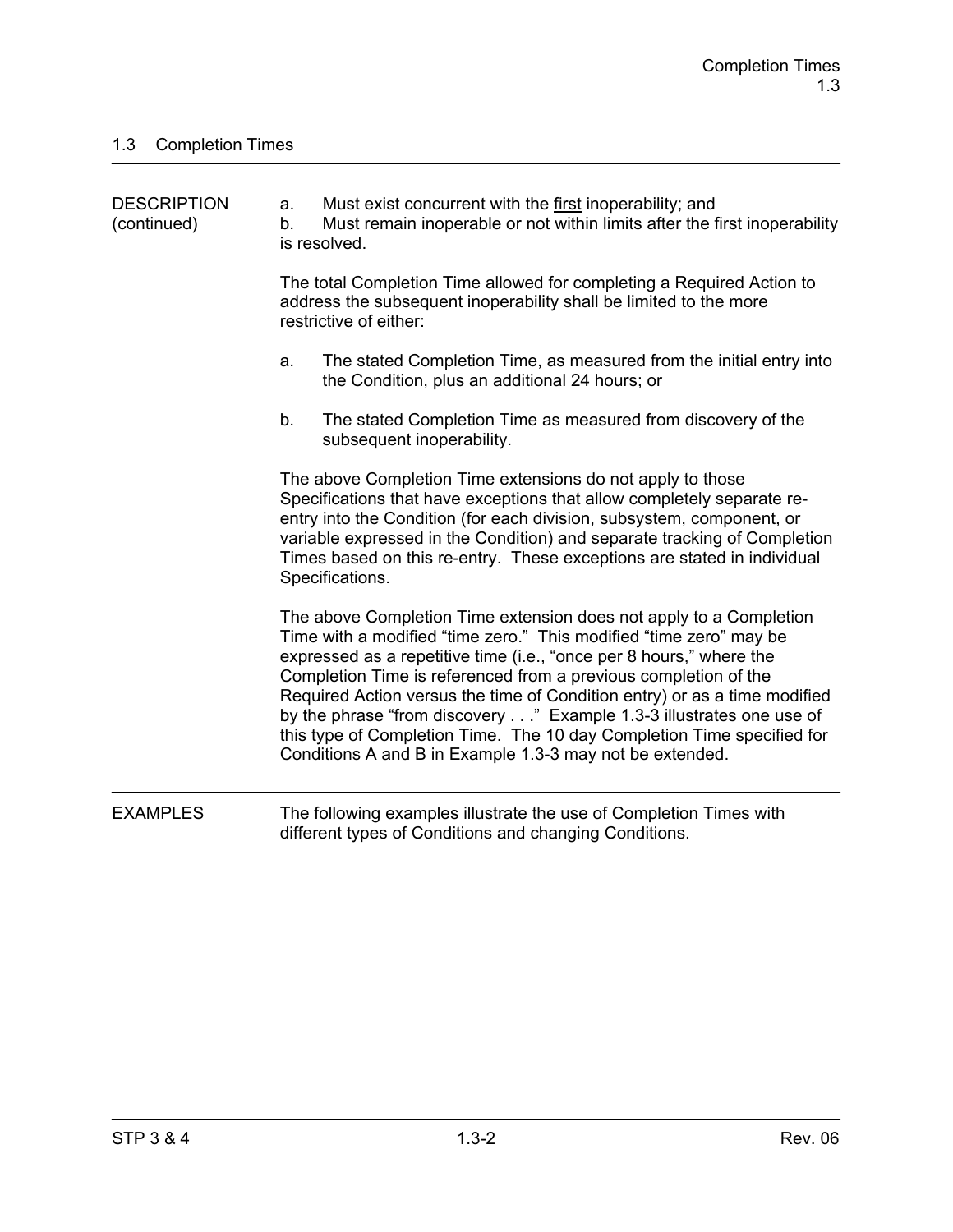(continued)

EXAMPLES EXAMPLE 1.3-1

ACTIONS

| <b>CONDITION</b>                               | <b>REQUIRED ACTION</b>                    | <b>COMPLETION TIME</b> |
|------------------------------------------------|-------------------------------------------|------------------------|
| <b>B.</b> Required<br>Action and<br>associated | Be in MODE 3.<br><b>B.1</b><br><b>AND</b> | 12 hours               |
| Completion<br>Time not met.                    | B.2 Be in MODE 4.                         | 36 hours               |

Condition B has two Required Actions. Each Required Action has its own separate Completion Time. Each Completion Time is referenced to the time that Condition B is entered.

The Required Actions of Condition B are to be in MODE 3 within 12 hours AND in MODE 4 within 36 hours. A total of 12 hours is allowed for reaching MODE 3 and a total of 36 hours (not 48 hours) is allowed for reaching MODE 4 from the time that Condition B was entered. If MODE 3 is reached within 6 hours, the time allowed for reaching MODE 4 is the next 30 hours because the total time allowed for reaching MODE 4 is 36 hours.

If Condition B is entered while in MODE 3, the time allowed for reaching MODE 4 is the next 36 hours.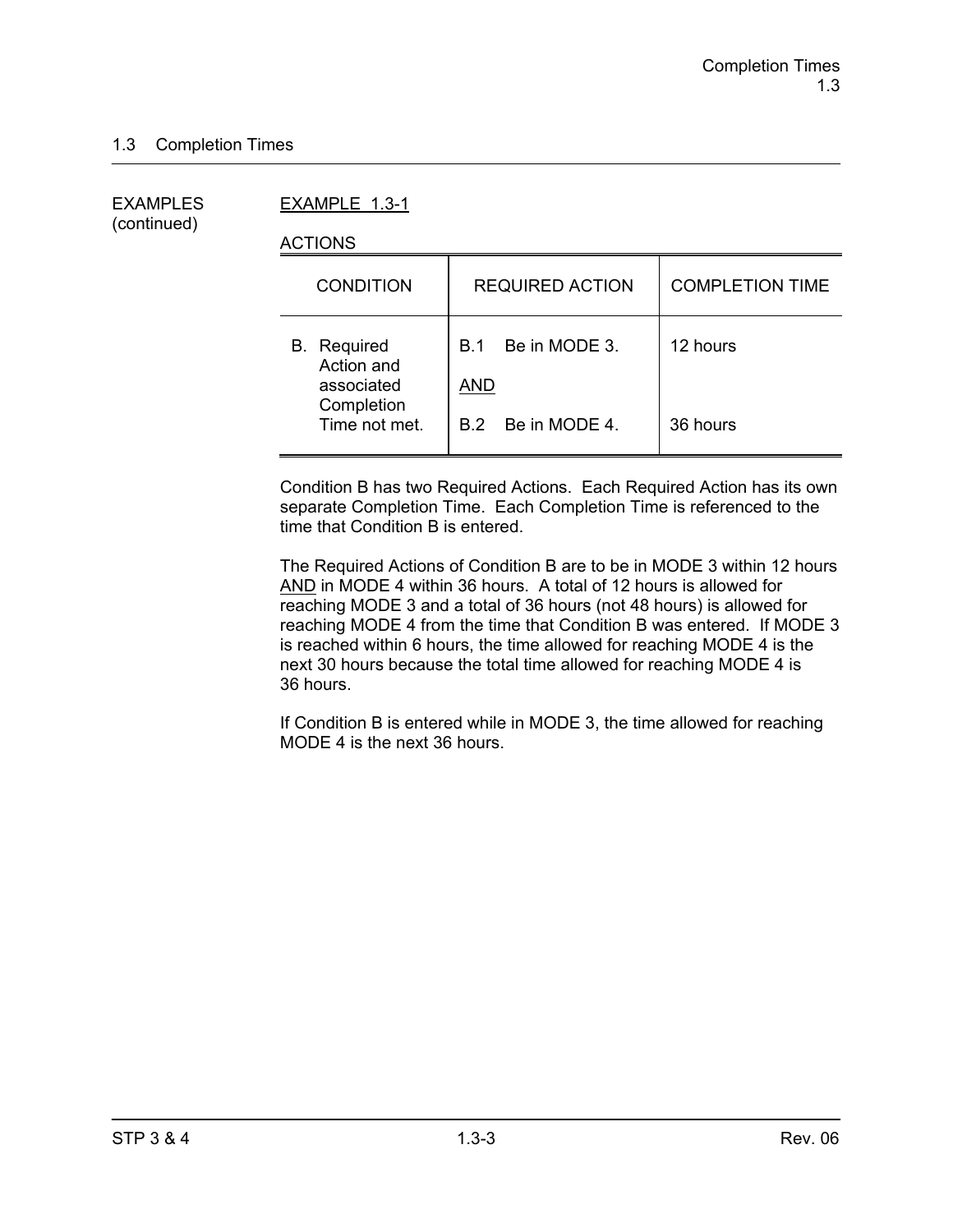(continued)

EXAMPLES EXAMPLE 1.3-2

ACTIONS

| <b>CONDITION</b>                                                              | <b>REQUIRED ACTION</b>                                     | <b>COMPLETION TIME</b> |
|-------------------------------------------------------------------------------|------------------------------------------------------------|------------------------|
| A. One pump<br>inoperable.                                                    | Restore pump to<br>A.1<br><b>OPERABLE</b><br>status.       | 7 days                 |
| <b>B.</b> Required<br>Action and<br>associated<br>Completion<br>Time not met. | Be in MODE 3.<br>B 1<br><b>AND</b><br>Be in MODE 4.<br>B.2 | 12 hours<br>36 hours   |
|                                                                               |                                                            |                        |

When a pump is declared inoperable, Condition A is entered. If the pump is not restored to OPERABLE status within 7 days, Condition B is also entered and the Completion Time clocks for Required Actions B.1 and B.2 start. If the inoperable pump is restored to OPERABLE status after Condition B is entered, Condition A and B are exited, and therefore, the Required Actions of Condition B may be terminated.

When a second pump is declared inoperable while the first pump is still inoperable, Condition A is not re-entered for the second pump. LCO 3.0.3 is entered, since the ACTIONS do not include a Condition for more than one inoperable pump. The Completion Time clock for Condition A does not stop after LCO 3.0.3 is entered, but continues to be tracked from the time Condition A was initially entered.

While in LCO 3.0.3, if one of the inoperable pumps is restored to OPERABLE status and the Completion Time for Condition A has not expired, LCO 3.0.3 may be exited and operation continued in accordance with Condition A.

While in LCO 3.0.3, if one of the inoperable pumps is restored to OPERABLE status and the Completion Time for Condition A has expired, LCO 3.0.3 may be exited and operation continued in accordance with Condition B. The Completion Time for Condition B is tracked from the time the Condition A Completion Time expired.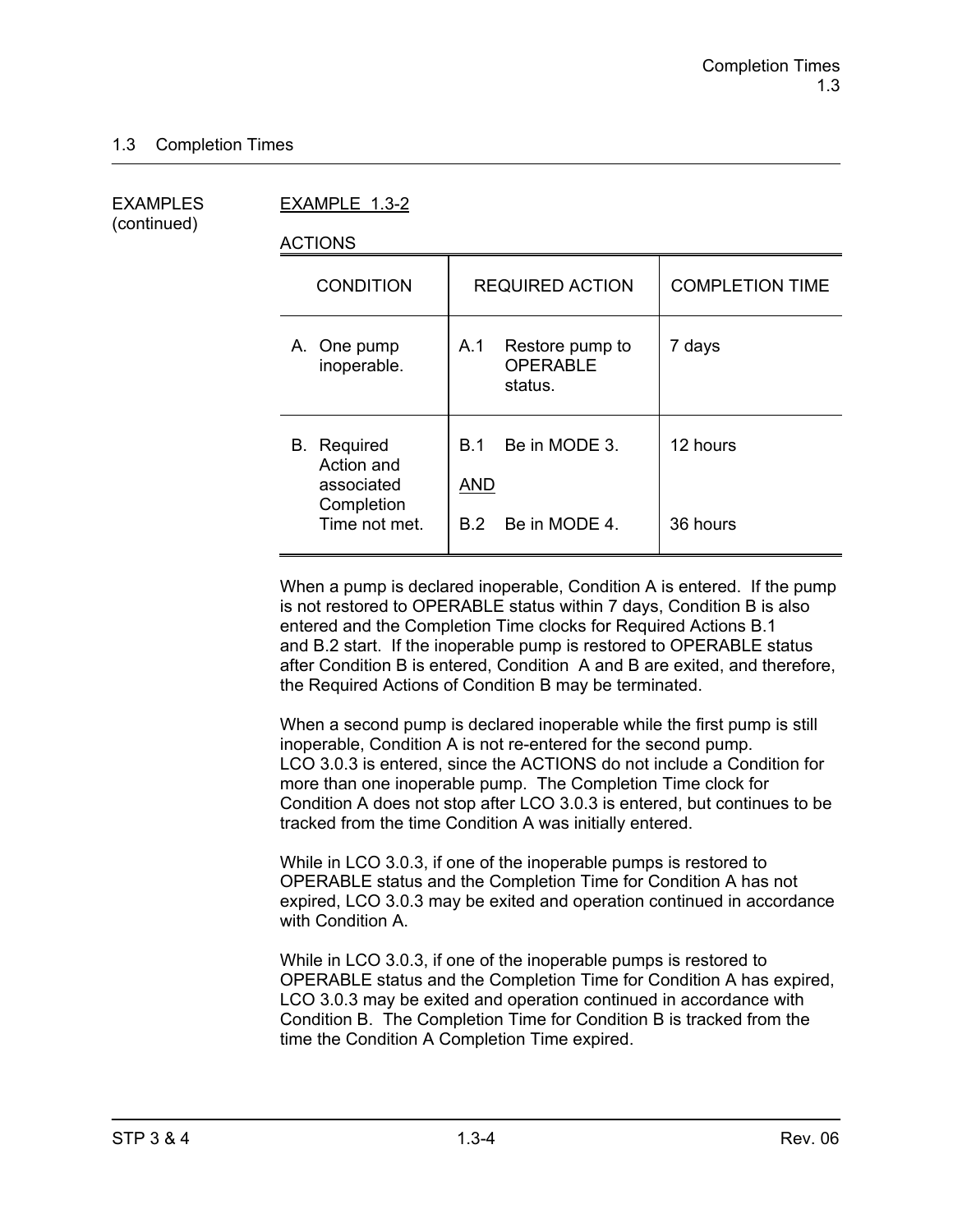#### EXAMPLES EXAMPLE 1.3-2 (continued)

On restoring one of the pumps to OPERABLE status, the Condition A Completion Time is not reset, but continues from the time the first pump was declared inoperable. This Completion Time may be extended if the pump restored to OPERABLE status was the first inoperable pump. A 24 hour extension to the stated 7 days is allowed, provided this does not result in the second pump being inoperable for > 7 days.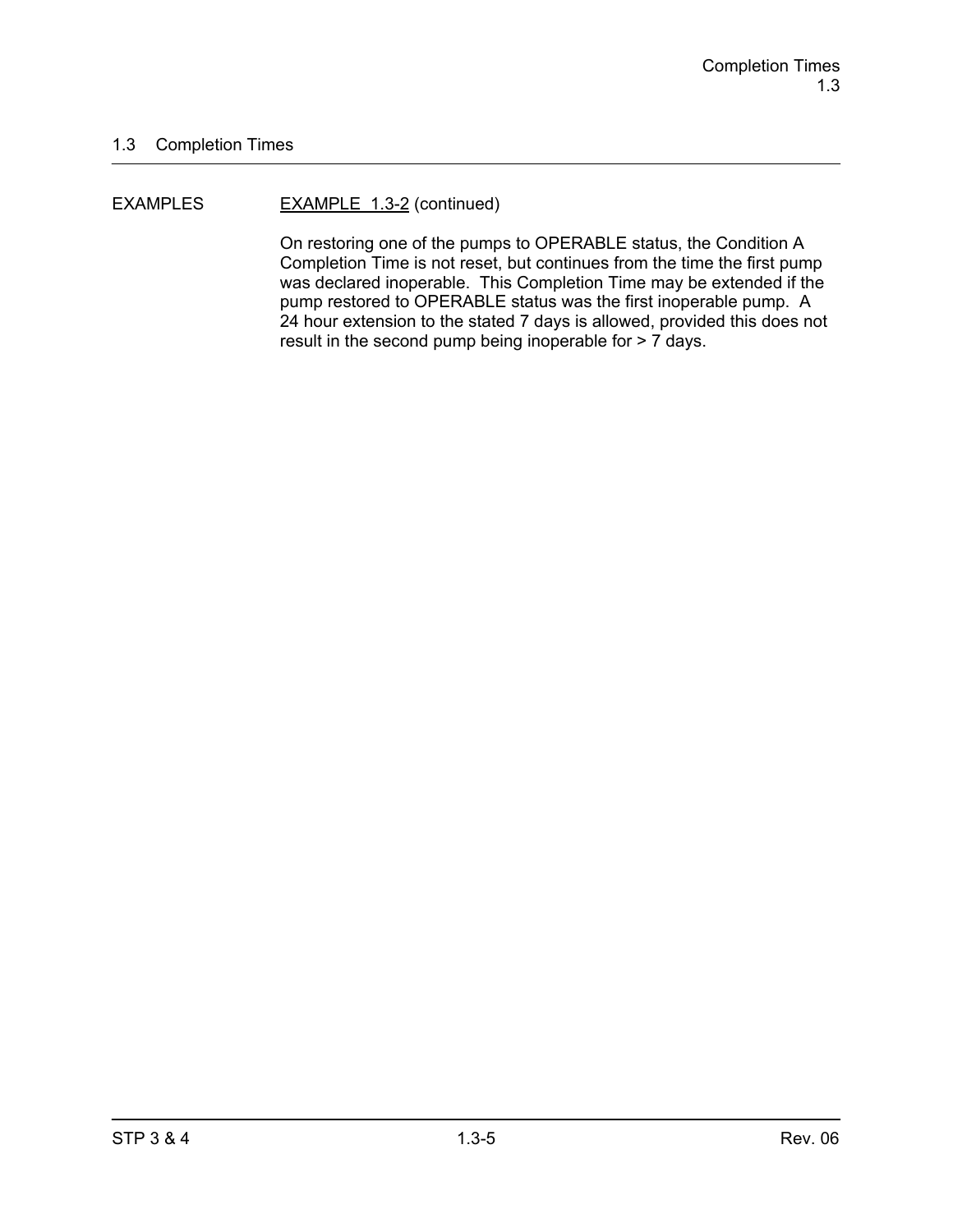(continued)

EXAMPLES EXAMPLE 1.3-3

ACTIONS

| <b>CONDITION</b>                                                                                                              | <b>REQUIRED ACTION</b>                                                                                                                                         | <b>COMPLETION TIME</b>                                                            |
|-------------------------------------------------------------------------------------------------------------------------------|----------------------------------------------------------------------------------------------------------------------------------------------------------------|-----------------------------------------------------------------------------------|
| A. One<br><b>Function X</b><br>subsystem<br>inoperable.                                                                       | A.1<br>Restore<br><b>Function X</b><br>subsystem to<br><b>OPERABLE</b><br>status.                                                                              | 7 days<br><b>AND</b><br>10 days from<br>discovery of failure<br>to meet the LCO   |
| B. One<br><b>Function Y</b><br>subsystem<br>inoperable.                                                                       | B.1<br>Restore<br><b>Function Y</b><br>subsystem to<br><b>OPERABLE</b><br>status.                                                                              | 72 hours<br><b>AND</b><br>10 days from<br>discovery of failure<br>to meet the LCO |
| C. One<br><b>Function X</b><br>subsystem<br>inoperable.<br><b>AND</b><br>One<br><b>Function Y</b><br>subsystem<br>inoperable. | C.1<br>Restore<br>Function X<br>subsystem to<br>OPERABLE<br>status.<br>OR<br>C.2<br>Restore<br><b>Function Y</b><br>subsystem to<br><b>OPERABLE</b><br>status. | 72 hours<br>72 hours                                                              |

When one Function X subsystem and one Function Y subsystem are inoperable, Condition A and Condition B are concurrently applicable. The Completion Times for Condition A and Condition B are tracked separately for each subsystem, starting from the time each subsystem was declared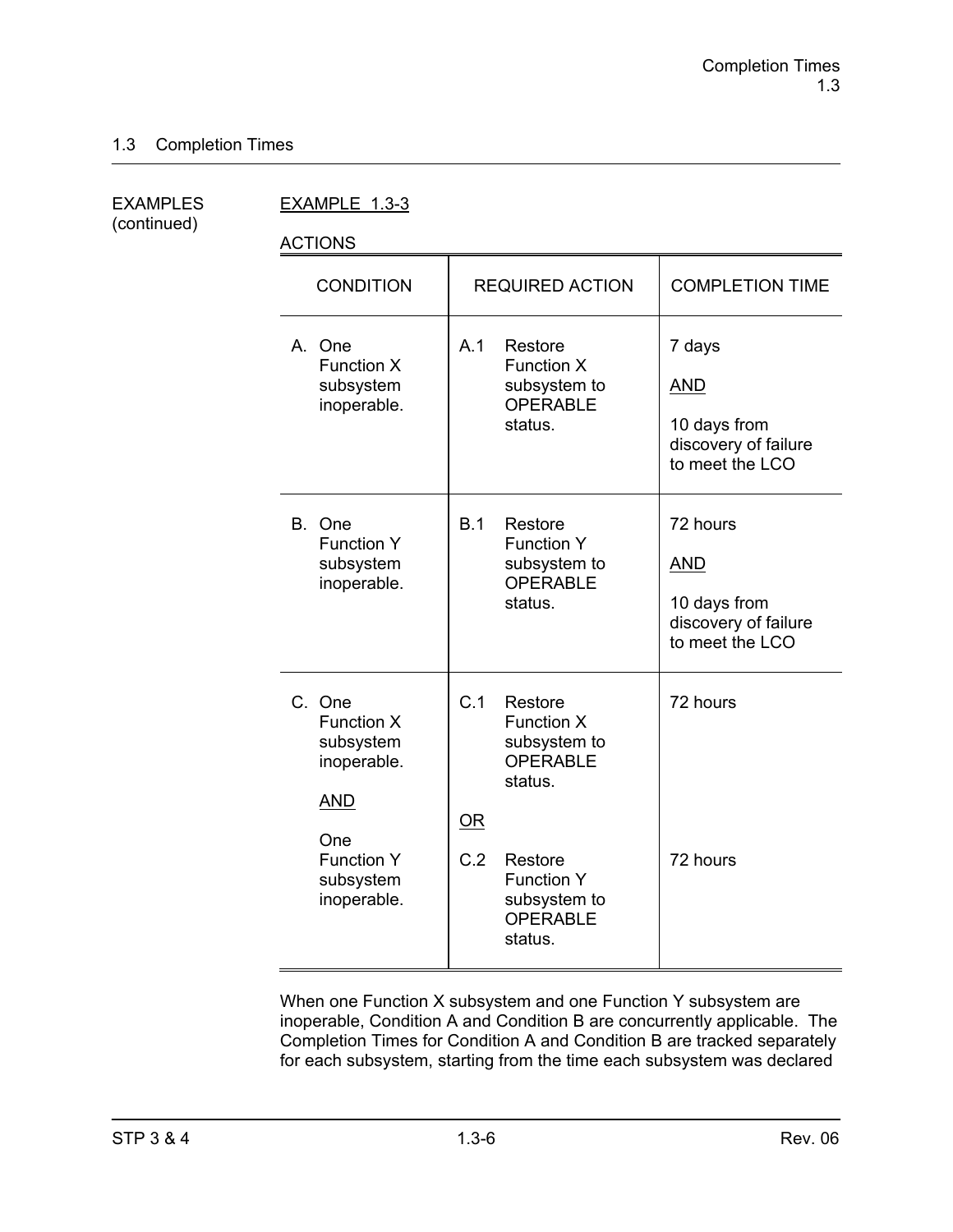#### EXAMPLES EXAMPLE 1.3-3 (continued)

inoperable and the Condition was entered. A separate Completion Time is established for Condition C and tracked from the time the second subsystem was declared inoperable (i.e., the time the situation described in Condition C was discovered).

If Required Action C.2 is completed within the specified Completion Time, Conditions B and C are exited. If the Completion Time for Required Action A.1 has not expired, operation may continue in accordance with Condition A. The remaining Completion Time in Condition A is measured from the time the affected subsystem was declared inoperable (i.e., initial entry into Condition A).

The Completion Times of Conditions A and B are modified by a logical connector, with a separate 10 day Completion Time measured from the time it was discovered the LCO was not met. In this example, without the separate Completion Time, it would be possible to alternate between Conditions A, B, and C in such a manner that operation could continue indefinitely without ever restoring systems to meet the LCO. The separate Completion Time modified by the phrase "from discovery of failure to meet the LCO" is designed to prevent indefinite continued operation while not meeting the LCO. This Completion Time allows for an exception to the normal "time zero" for beginning the Completion Time "clock". In this instance, the Completion Time "time zero" is specified as commencing at the time the LCO was initially not met, instead of at the time the associated Condition was entered.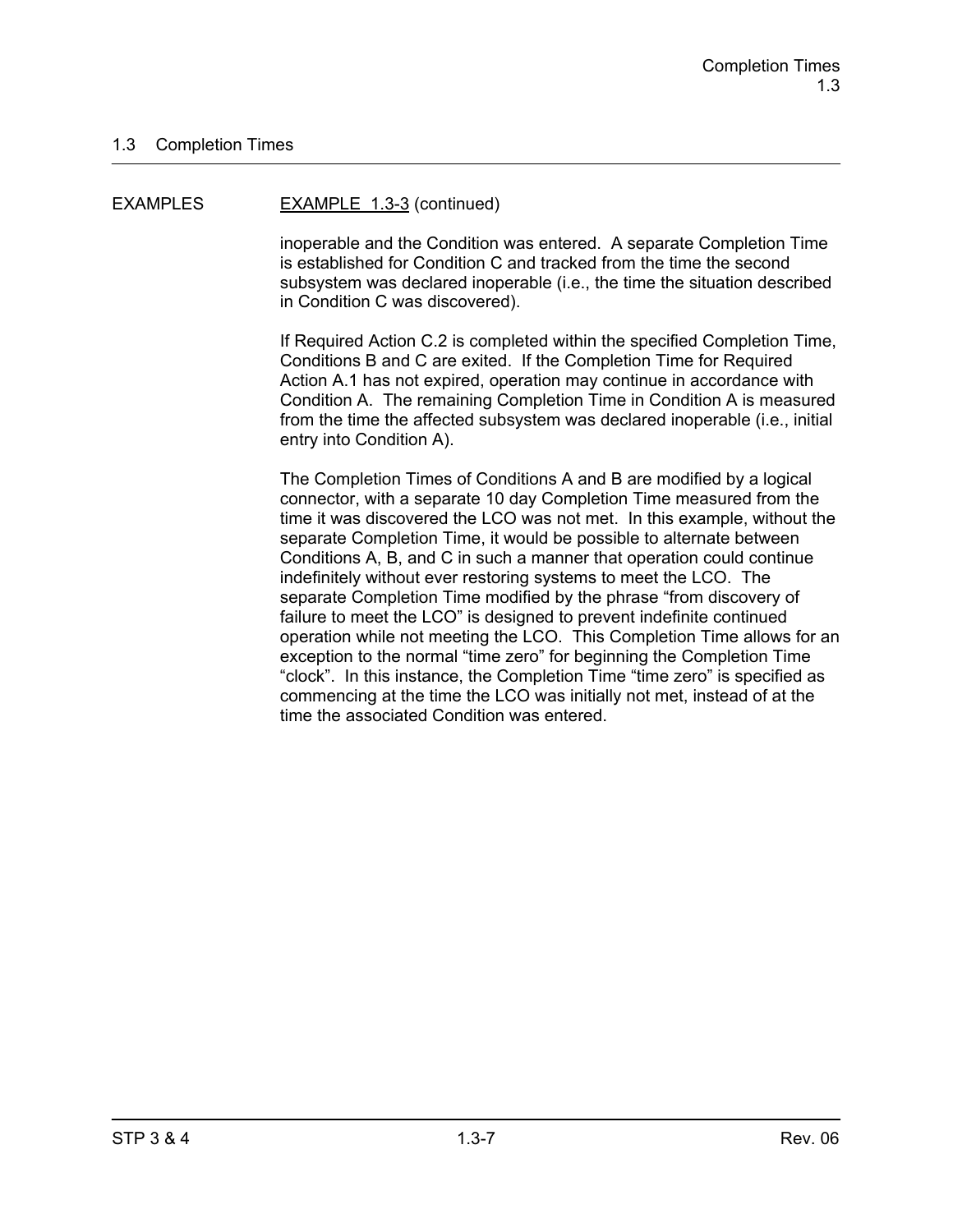(continued)

EXAMPLES EXAMPLE 1.3-4

ACTIONS

| <b>CONDITION</b>                                                              | <b>REQUIRED ACTION</b>                                     | <b>COMPLETION TIME</b> |
|-------------------------------------------------------------------------------|------------------------------------------------------------|------------------------|
| A. One or more<br>valves<br>inoperable.                                       | A.1<br>Restore valve(s)<br>to OPERABLE<br>status.          | 4 hours                |
| <b>B.</b> Required<br>Action and<br>associated<br>Completion<br>Time not met. | Be in MODE 3.<br><b>B</b> 1<br>AND<br>Be in MODE 4.<br>B 2 | 12 hours<br>36 hours   |
|                                                                               |                                                            |                        |

A single Completion Time is used for any number of valves inoperable at the same time. The Completion Time associated with Condition A is based on the initial entry into Condition A and is not tracked on a per valve basis. Declaring subsequent valves inoperable, while Condition A is still in effect, does not trigger the tracking of separate Completion Times.

Once one of the valves has been restored to OPERABLE status, the Condition A Completion Time is not reset, but continues from the time the first valve was declared inoperable. The Completion Time may be extended if the valve restored to OPERABLE status was the first inoperable valve. The Condition A Completion Time may be extended for up to 4 hours provided this does not result in any subsequent valve being inoperable for > 4 hours.

If the Completion Time of 4 hours (plus the extensions) expires while one or more valves are still inoperable, Condition B is entered.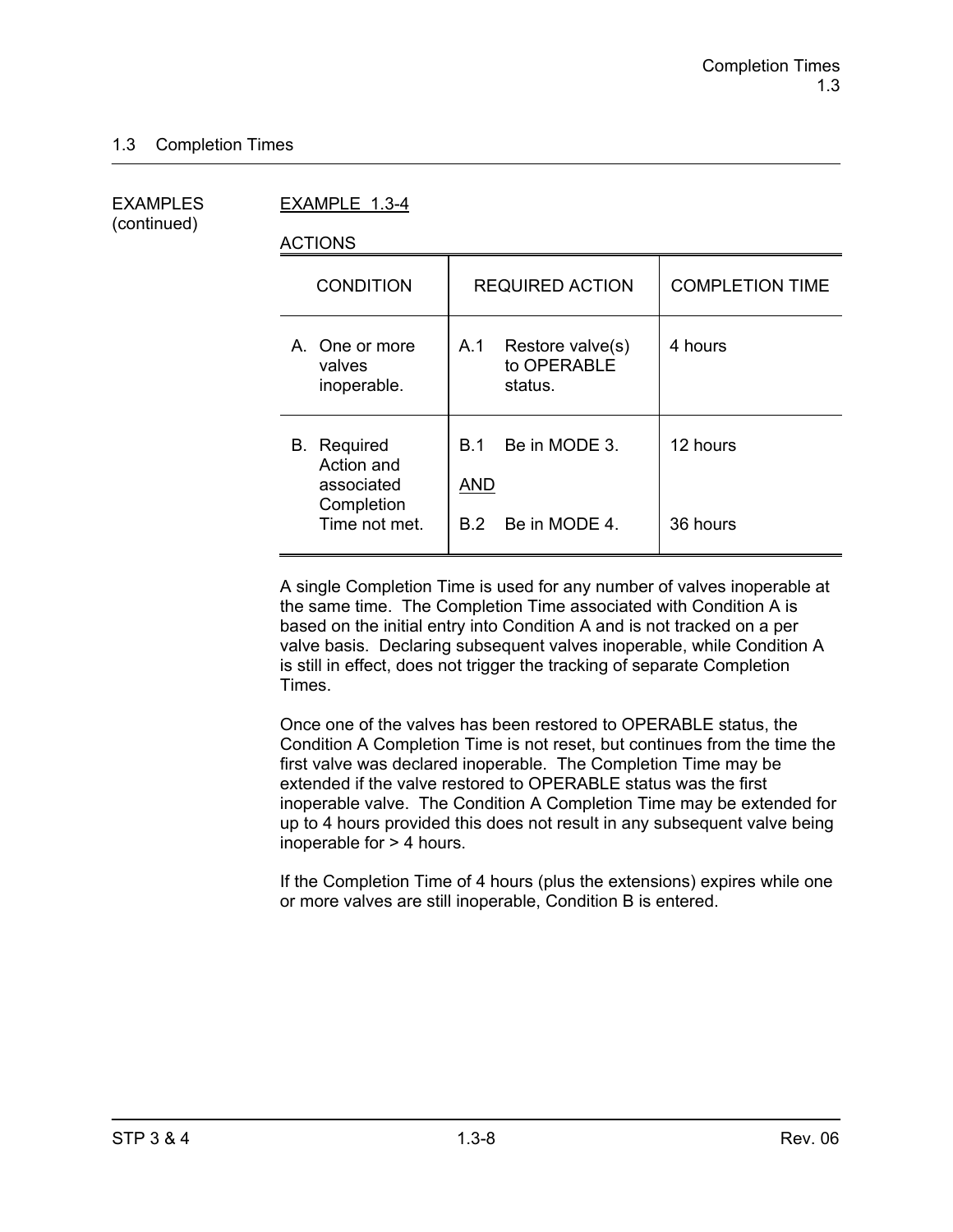(continued)

#### EXAMPLES EXAMPLE 1.3-5

ACTIONS

 ---------------------------------------------NOTE-------------------------------------------- Separate Condition entry is allowed for each inoperable valve.

| <b>CONDITION</b>                                                              | <b>REQUIRED ACTION</b>                                         | <b>COMPLETION TIME</b> |
|-------------------------------------------------------------------------------|----------------------------------------------------------------|------------------------|
| A. One or more<br>valves<br>inoperable.                                       | Restore valve to<br>A.1<br><b>OPERABLE</b><br>status.          | 4 hours                |
| <b>B.</b> Required<br>Action and<br>associated<br>Completion<br>Time not met. | Be in MODE 3.<br><b>B</b> 1<br><b>AND</b><br>B.2 Be in MODE 4. | 12 hours<br>36 hours   |

The Note above the ACTIONS Table is a method of modifying how the Completion Time is tracked. If this method of modifying how the Completion Time is tracked was applicable only to a specific Condition, the Note would appear in that Condition, rather than at the top of the ACTIONS Table.

The Note allows Condition A to be entered separately for each inoperable valve, and Completion Times tracked on a per valve basis. When a valve is declared inoperable, Condition A is entered and its Completion Time starts. If subsequent valves are declared inoperable, Condition A is entered for each valve and separate Completion Times start and are tracked for each valve.

If the Completion Time associated with a valve in Condition A expires, Condition B is entered for that valve. If the Completion Times associated with subsequent valves in Condition A expire, Condition B is entered separately for each valve and separate Completion Times start and are tracked for each valve. If a valve that caused entry into Condition B is restored to OPERABLE status, Condition B is exited for that valve.

Since the Note in this example allows multiple Condition entry and tracking of separate Completion Times, Completion Time extensions do not apply.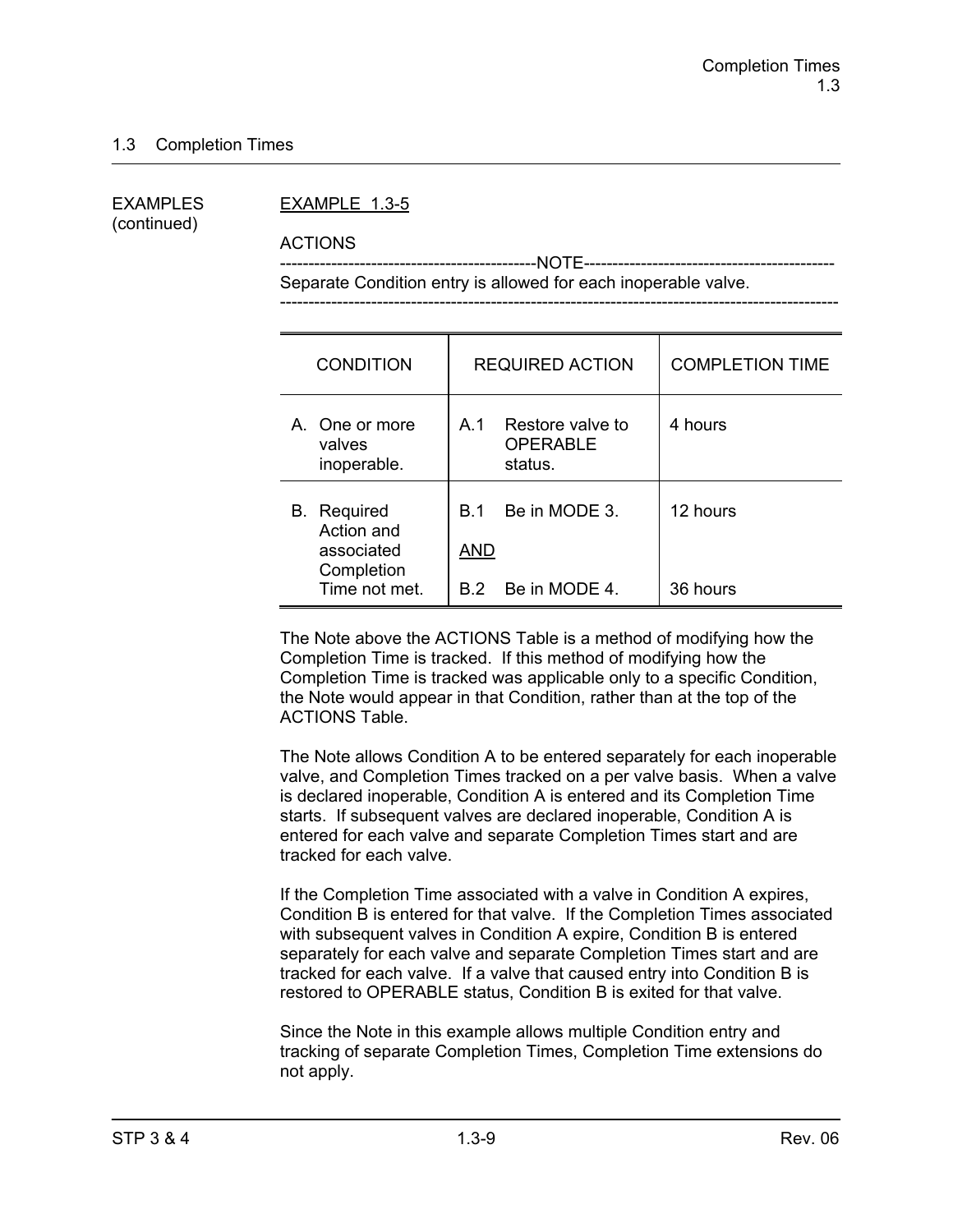(continued)

EXAMPLES EXAMPLE 1.3-6

ACTIONS

| ,,,,,,,,                                                                      |                                                                                                                               |                             |
|-------------------------------------------------------------------------------|-------------------------------------------------------------------------------------------------------------------------------|-----------------------------|
| <b>CONDITION</b>                                                              | <b>REQUIRED ACTION</b>                                                                                                        | <b>COMPLETION TIME</b>      |
| A. One channel<br>inoperable.                                                 | A.1<br>Perform<br>SR 3.x.x.x.<br>$\underline{\mathsf{OR}}$<br>A.2<br>Reduce<br><b>THERMAL</b><br>POWER to<br>$\leq 50\%$ RTP. | Once per 8 hours<br>8 hours |
| <b>B.</b> Required<br>Action and<br>associated<br>Completion<br>Time not met. | Be in MODE 3.<br>B.1                                                                                                          | 12 hours                    |

Entry into Condition A offers a choice between Required Action A.1 or A.2. Required Action A.1 has a "once per" Completion Time, which qualifies for the 25% extension, per SR 3.0.2, to each performance after the initial performance. The initial 8 hour interval of Required Action A.1 is entered and the initial performance of Required Action A.1 must be completed within the first 8 hour interval. If Required Action A.1 is followed and the Required Action is not met within the Completion Time (plus the extension allowed by SR 3.0.2), Condition B is entered. If Required Action A.2 is followed and the Completion Time of 8 hours is not met, Condition B is entered.

If after entry into Condition B, Required Action A.1 or A.2 is met, Condition B is exited and operation may then continue in Condition A.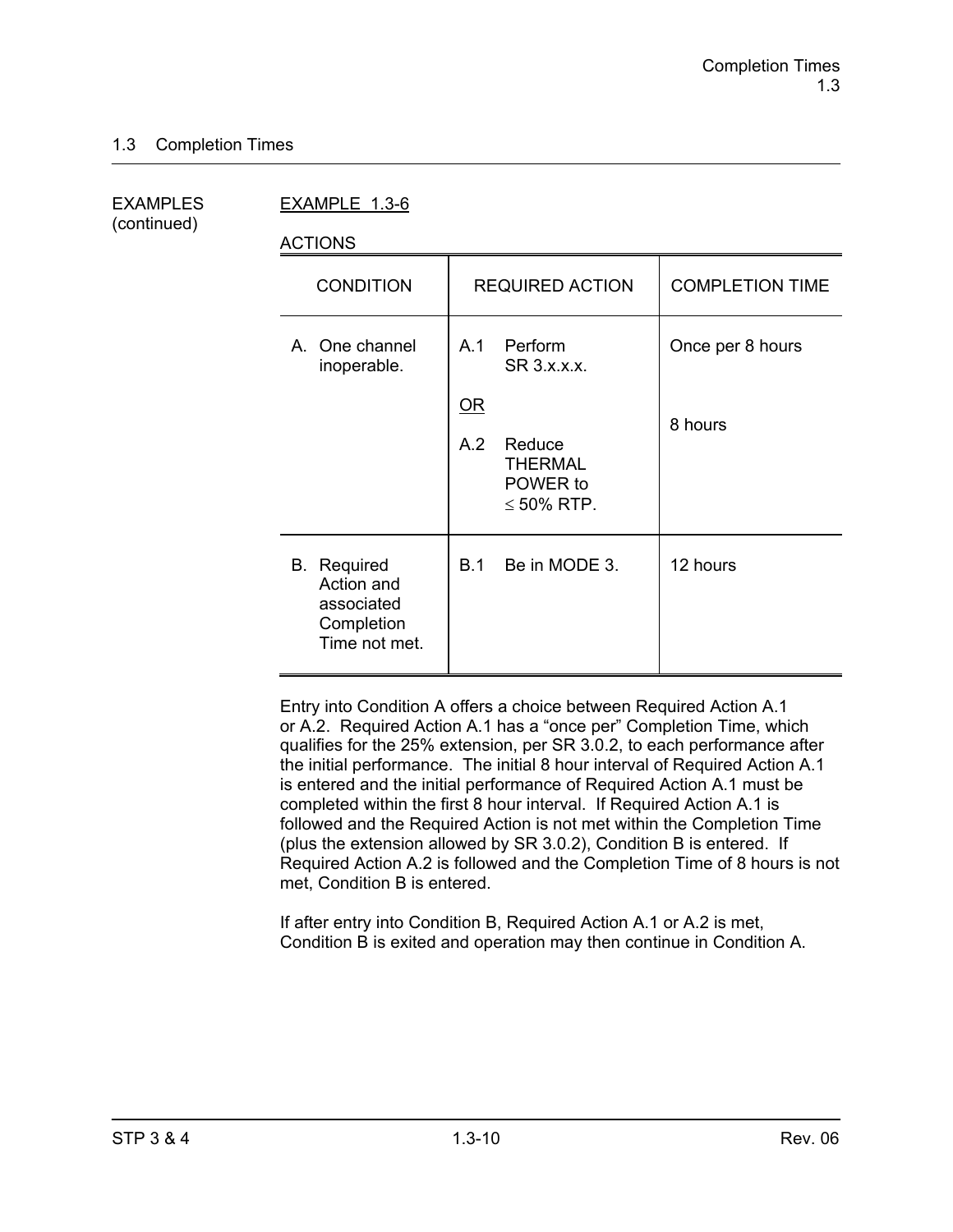| <b>EXAMPLES</b> |  |
|-----------------|--|
| (continued)     |  |

EXAMPLE 1.3-7

ACTIONS

| <b>CONDITION</b>                               | <b>REQUIRED ACTION</b>                                       | <b>COMPLETION TIME</b>                                 |
|------------------------------------------------|--------------------------------------------------------------|--------------------------------------------------------|
| A. One<br>subsystem<br>inoperable.             | Verify affected<br>A.1<br>subsystem<br>isolated.             | 1 hour<br><b>AND</b><br>Once per 8 hours<br>thereafter |
|                                                | <b>AND</b>                                                   |                                                        |
|                                                | A.2<br>Restore<br>subsystem to<br><b>OPERABLE</b><br>status. | 72 hours                                               |
| <b>B.</b> Required<br>Action and<br>associated | Be in MODE 3.<br>B.1<br><u>AND</u>                           | 12 hours                                               |
| Completion<br>Time not met.                    | B.2<br>Be in MODE 4.                                         | 36 hours                                               |

Required Action A.1 has two Completion Times. The 1 hour Completion Time begins at the time the Condition is entered and each "Once per 8 hours thereafter" interval begins upon performance of Required Action A<sub>1</sub>

If after Condition A is entered, Required Action A.1 is not met within either the initial 1 hour or any subsequent 8 hour interval from the previous performance (plus the extension allowed by SR 3.0.2), Condition B is entered. The Completion Time clock for Condition A does not stop after Condition B is entered, but continues from the time Condition A was initially entered. If Required Action A.1 is met after Condition B is entered, Condition B is exited and operation may continue in accordance with Condition A, provided the Completion Time for Required Action A.2 has not expired.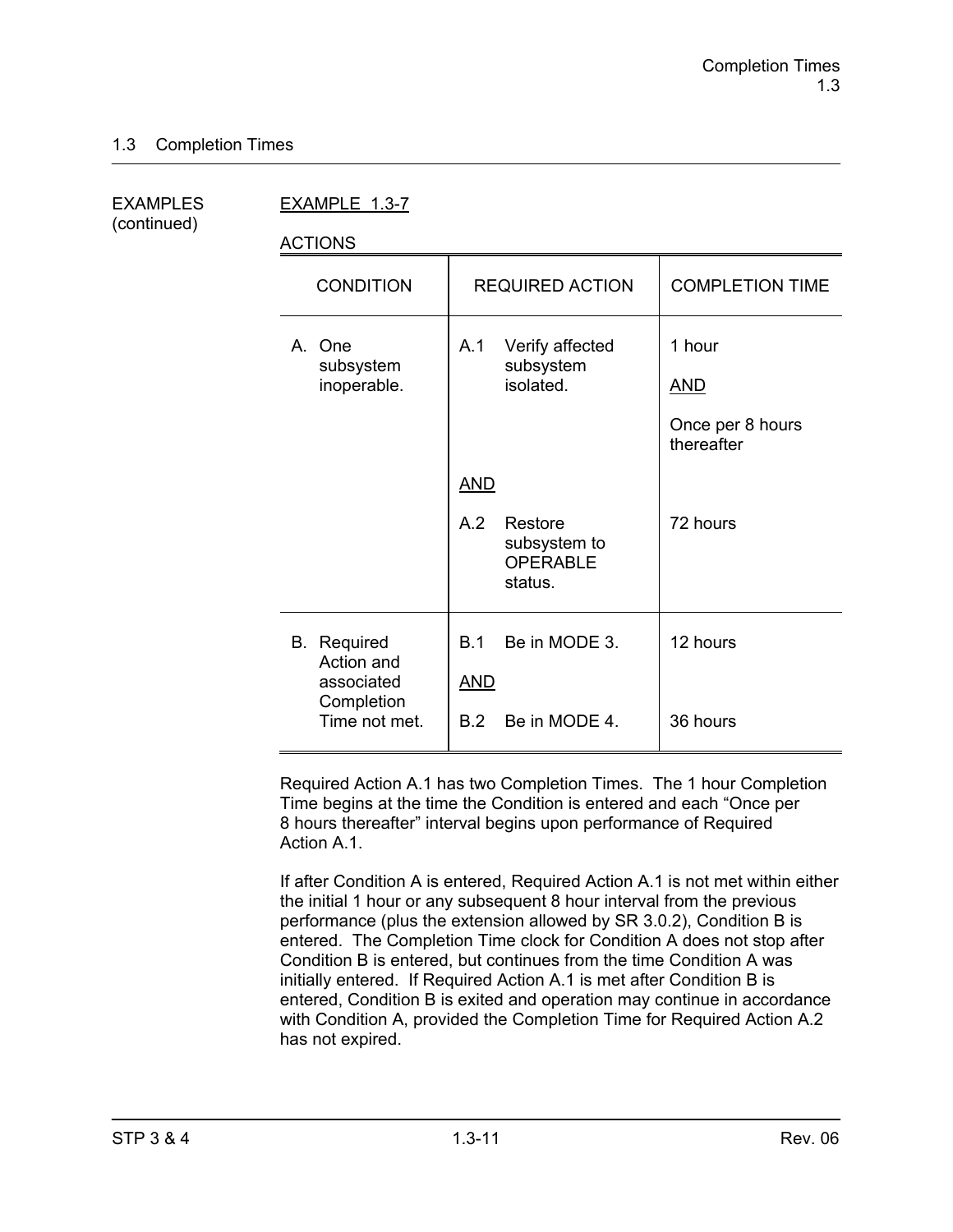-

### 1.3 Completion Times

| <b>IMMEDIATE</b>  | When "Immediately" is used as a Completion Time, the Required Action |
|-------------------|----------------------------------------------------------------------|
| <b>COMPLETION</b> | should be pursued without delay and in a controlled manner.          |
| <b>TIME</b>       |                                                                      |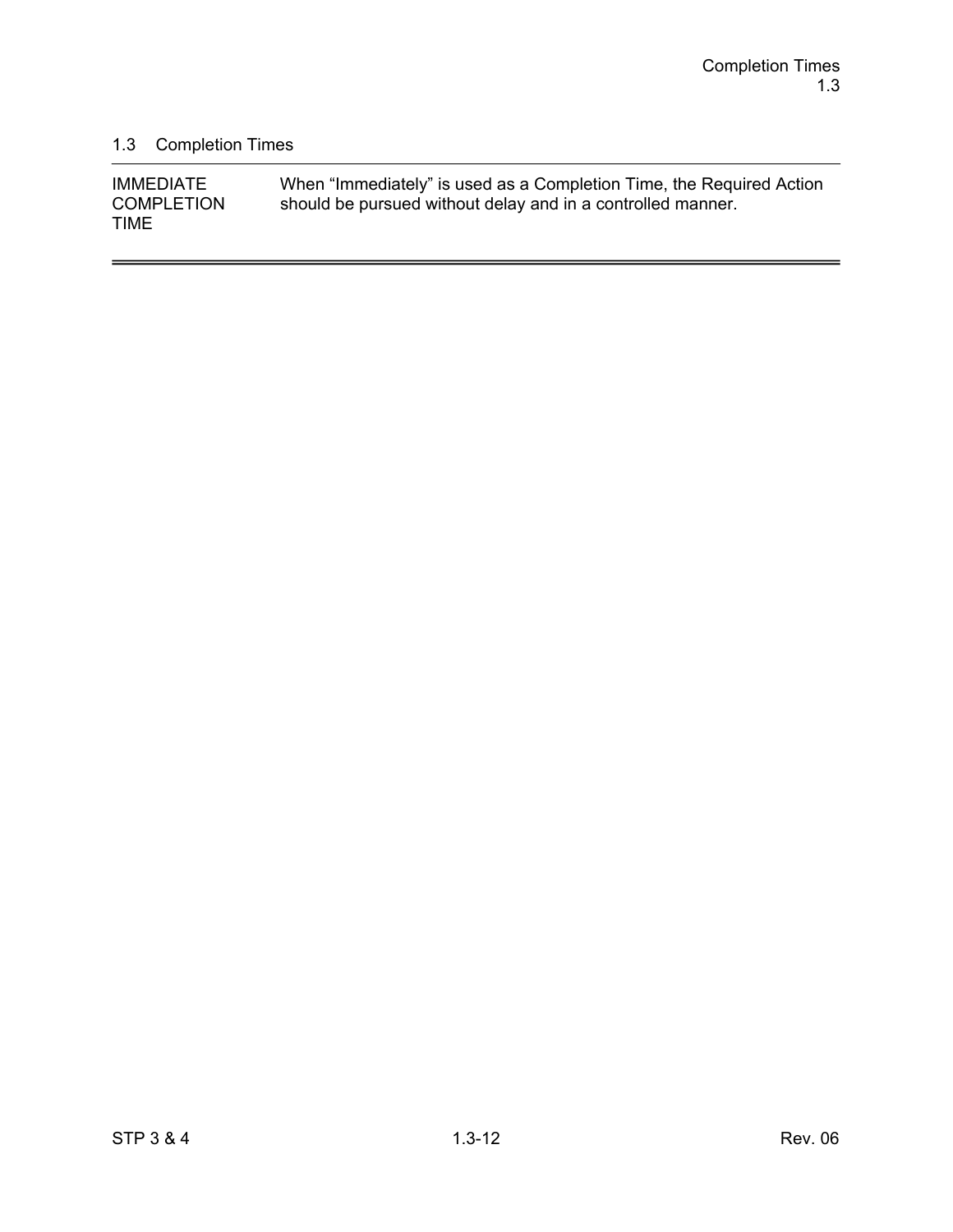### 1.0 USE AND APPLICATION

### 1.4 Frequency

| <b>PURPOSE</b>     | The purpose of this section is to define the proper use and application of<br>Frequency requirements.                                                                                                                                                                                                                                                                                                                                                                                                                                         |  |  |
|--------------------|-----------------------------------------------------------------------------------------------------------------------------------------------------------------------------------------------------------------------------------------------------------------------------------------------------------------------------------------------------------------------------------------------------------------------------------------------------------------------------------------------------------------------------------------------|--|--|
| <b>DESCRIPTION</b> | Each Surveillance Requirement (SR) has a specified Frequency in which<br>the Surveillance must be met in order to meet the associated LCO. An<br>understanding of the correct application of the specified Frequency is<br>necessary for compliance with the SR.                                                                                                                                                                                                                                                                              |  |  |
|                    | The "specified Frequency" is referred to throughout this section and each<br>of the Specifications of Section 3.0, Surveillance Requirement (SR)<br>Applicability. The "specified Frequency" consists of the requirements of<br>the Frequency column of each SR, as well as certain Notes in the<br>Surveillance column that modify performance requirements.                                                                                                                                                                                 |  |  |
|                    | Sometimes special situations dictate when the requirements of a<br>Surveillance are to be met. They are "otherwise stated" conditions<br>allowed by SR 3.0.1. They may be stated as clarifying Notes in the<br>Surveillance, as part of the Surveillance, or both. Example 1.4-4<br>discusses these special situations.                                                                                                                                                                                                                       |  |  |
|                    | Situations where a Surveillance could be required (i.e., its Frequency<br>could expire), but where it is not possible or not desired that it be<br>performed until sometime after the associated LCO is within its<br>Applicability, represent potential SR 3.0.4 conflicts. To avoid these<br>conflicts, the SR (i.e., the Surveillance or the Frequency) is stated such<br>that it is only "required" when it can be and should be performed. With an<br>SR satisfied, SR 3.0.4 imposes no restriction.                                     |  |  |
|                    | The use of "met" or "performed" in these instances conveys specified<br>meanings. A Surveillance is "met" only when the acceptance criteria are<br>satisfied. Known failure of the requirements of a Surveillance, even<br>without a Surveillance specifically being "performed," constitutes a<br>Surveillance not "met." "Performance" refers only to the requirement to<br>specifically determine the ability to meet the acceptance criteria.<br>SR 3.0.4 restrictions would not apply if both the following conditions are<br>satisfied: |  |  |
|                    | The Surveillance is not required to be performed; and<br>a.                                                                                                                                                                                                                                                                                                                                                                                                                                                                                   |  |  |
|                    | The Surveillance is not required to be met or, even if required to be<br>b.<br>met, is not known to be failed.                                                                                                                                                                                                                                                                                                                                                                                                                                |  |  |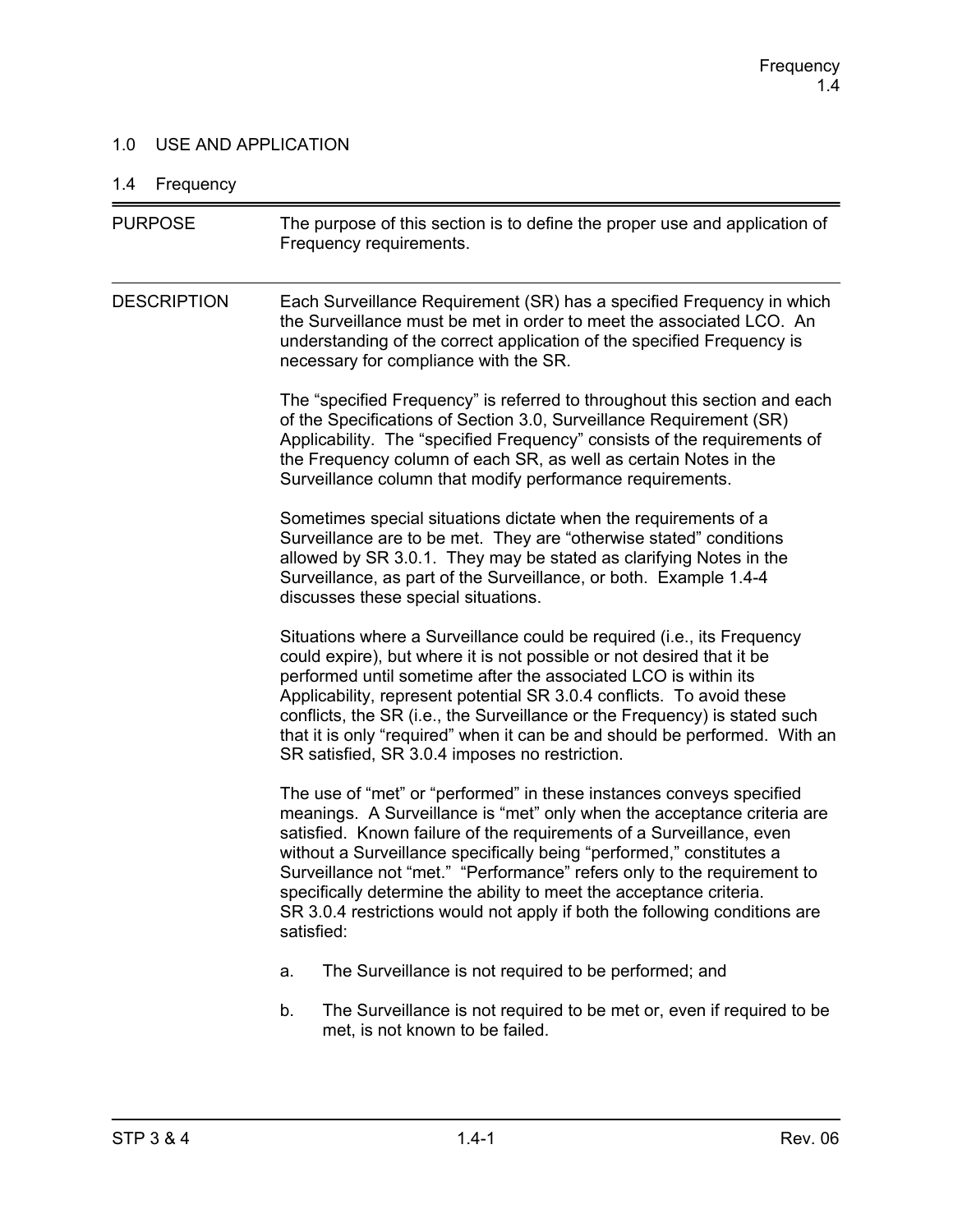EXAMPLES The following examples illustrate the various ways that Frequencies are specified. In these examples, the Applicability of the LCO (LCO not shown) is MODES 1, 2, and 3.

EXAMPLE 1.4-1

#### SURVEILLANCE REQUIREMENTS

| <b>SURVEILLANCE</b>    | <b>FREQUENCY</b> |
|------------------------|------------------|
| Perform CHANNEL CHECK. | 12 hours         |

Example 1.4-1 contains the type of SR most often encountered in the Technical Specifications (TS). The Frequency specifies an interval (12 hours) during which the associated Surveillance must be performed at least one time. Performance of the Surveillance initiates the subsequent interval. Although the Frequency is stated as 12 hours, an extension of the time interval to 1.25 times the interval specified in the Frequency is allowed by SR 3.0.2 for operational flexibility. The measurement of this interval continues at all times, even when the SR is not required to be met per SR 3.0.1 (such as when the equipment is inoperable, a variable is outside specified limits, or the unit is outside the Applicability of the LCO). If the interval specified by SR 3.0.2 is exceeded while the unit is in a MODE or other specified condition in the Applicability of the LCO, and the performance of the Surveillance is not otherwise modified (refer to Examples 1.4-3 and 1.4-4), then SR 3.0.3 becomes applicable.

If the interval as specified by SR 3.0.2 is exceeded while the unit is not in a MODE or other specified condition in the Applicability of the LCO for which performance of the SR is required, the Surveillance must be performed within the Frequency requirements of SR 3.0.2 prior to entry into the MODE or other specified condition. Failure to do so would result in a violation of SR 3.0.4.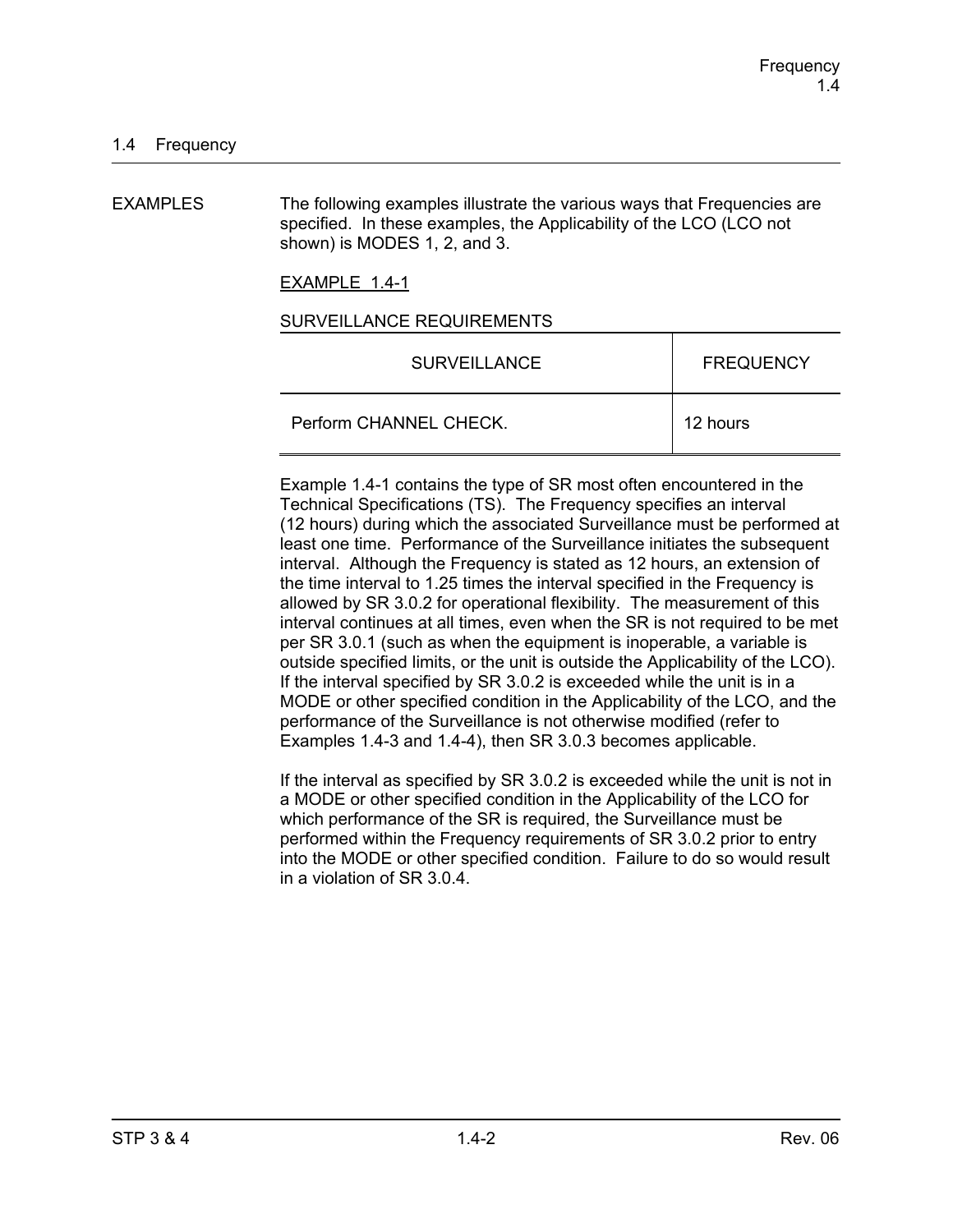EXAMPLES EXAMPLE 1.4-2

# (continued)

#### SURVEILLANCE REQUIREMENTS

| <b>SURVEILLANCE</b>           | <b>FREQUENCY</b>                                |
|-------------------------------|-------------------------------------------------|
| Verify flow is within limits. | Once within<br>12 hours after<br>$\geq$ 25% RTP |
|                               | <b>AND</b>                                      |
|                               | 24 hours thereafter                             |

Example 1.4-2 has two Frequencies. The first is a one time performance Frequency, and the second is of the type shown in Example 1.4-1. The logical connector "AND" indicates that both Frequency requirements must be met. Each time reactor power is increased from a power level  $\le$  25% RTP to  $\ge$  25% RTP, the Surveillance must be performed within 12 hours.

The use of "once" indicates a single performance will satisfy the specified Frequency (assuming no other Frequencies are connected by "AND"). This type of Frequency does not qualify for the extension allowed by SR 3.0.2. "Thereafter" indicates future performances must be established per SR 3.0.2, but only after a specified condition is first met (i.e., the "once" performance in this example). If reactor power decreases to < 25% RTP, the measurement of both intervals stops. New intervals start upon reactor power reaching 25% RTP.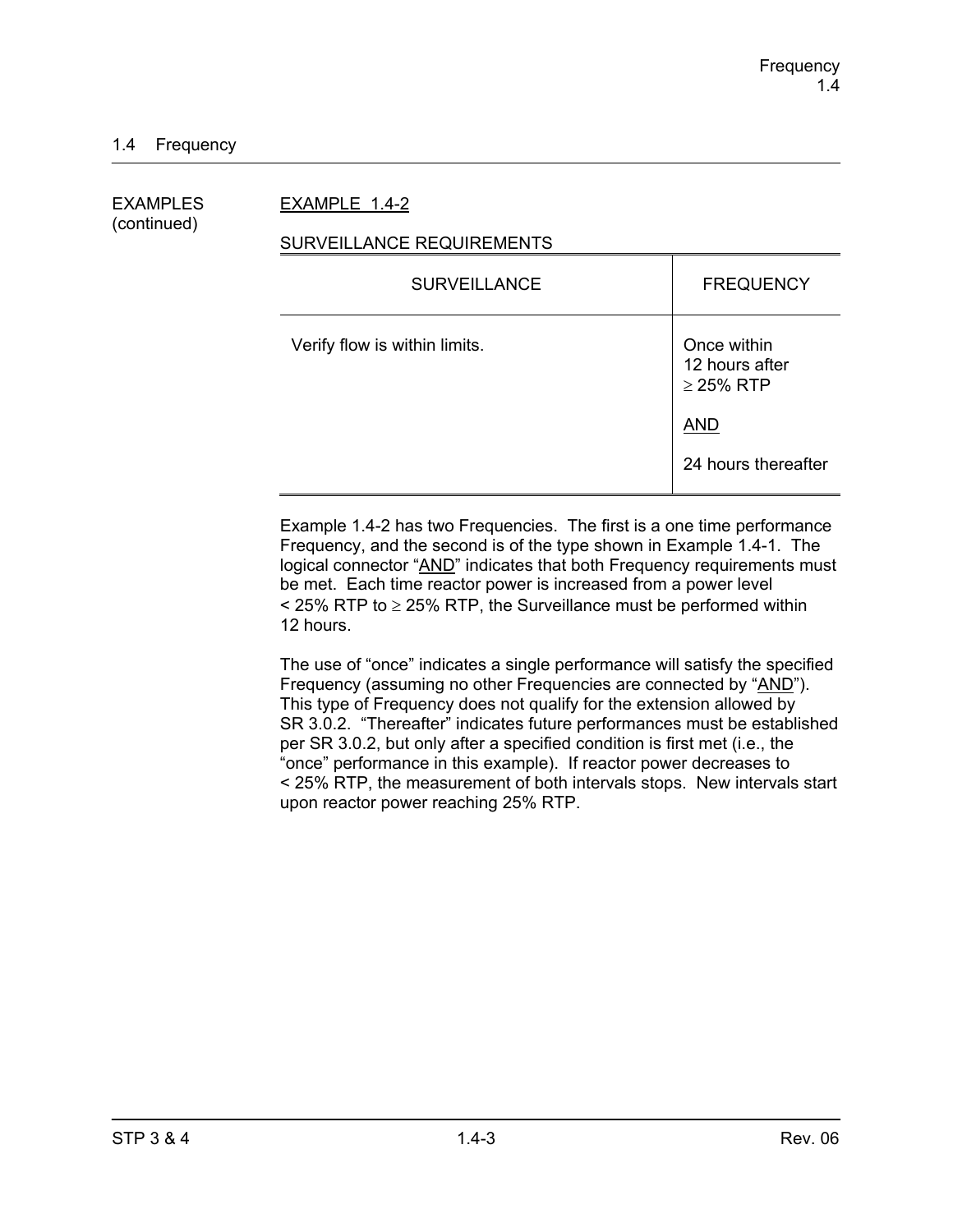#### 1.4 Frequency

| EXAMPLES<br>(continued) | EXAMPLE 1.4-3                                                                                                                       |                  |  |
|-------------------------|-------------------------------------------------------------------------------------------------------------------------------------|------------------|--|
|                         | SURVEILLANCE REQUIREMENTS                                                                                                           |                  |  |
|                         | <b>SURVEILLANCE</b>                                                                                                                 | <b>FREQUENCY</b> |  |
|                         | --NOTE-----------------------<br>--------------------------<br>Not required to be performed until 12 hours after<br>$\geq$ 25% RTP. |                  |  |
|                         | Perform channel adjustment.                                                                                                         | 7 days           |  |

The interval continues whether or not the unit operation is < 25% RTP between performances.

As the Note modifies the required performance of the Surveillance, it is construed to be part of the "specified Frequency." Should the 7 day interval be exceeded while operation is < 25% RTP, this Note allows 12 hours after power reaches  $\geq$  25% RTP to perform the Surveillance. The Surveillance is still considered to be within the "specified Frequency." Therefore, if the Surveillance were not performed within the 7 day interval (plus the extension allowed by SR 3.0.2) but operation was < 25% RTP, it would not constitute a failure of the SR or failure to meet the LCO. Also, no violation of SR 3.0.4 occurs when changing MODES, even with the 7 day Frequency not met, provided operation does not exceed 12 hours with power  $\geq$  25% RTP.

Once the unit reaches 25% RTP, 12 hours would be allowed for completing the Surveillance. If the Surveillance were not performed within this 12 hour interval, there would then be a failure to perform a Surveillance within the specified Frequency, and the provisions of SR 3.0.3 would apply.